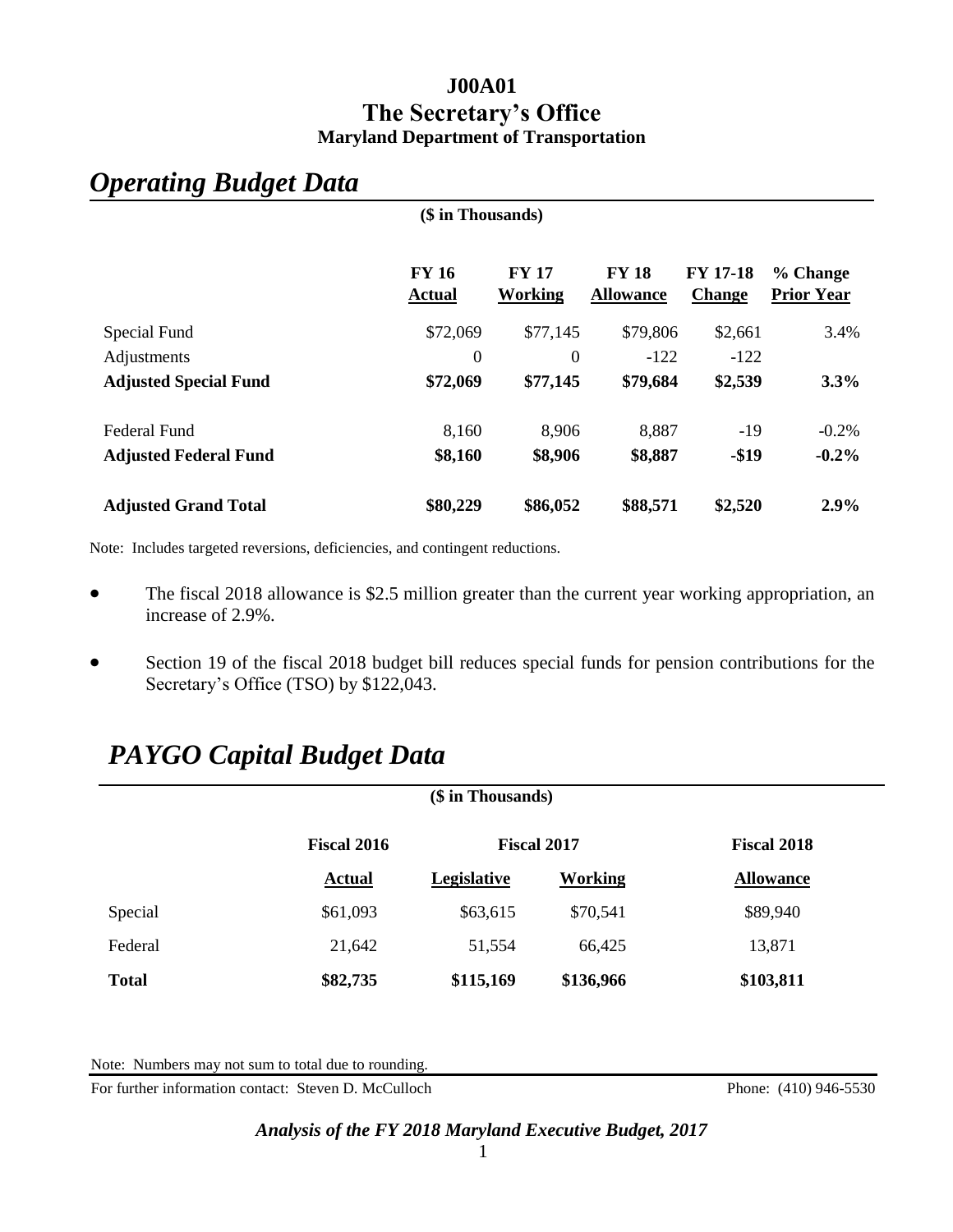- The fiscal 2017 working appropriation is \$21.8 million higher than the legislative appropriation. Some of the larger changes include:
	- addition of the Baltimore-Washington Superconducting Maglev project to the development and evaluation program (\$13.3 million);
	- an increase in the development and evaluation program for the Baltimore and Potomac Tunnel (\$3.1 million); and
	- an increase in funding for system preservation and minor projects (\$4.7 million).
- The fiscal 2018 allowance decreases by \$33.2 million from the current year working appropriation. Some of the larger changes include:
	- reductions for development and evaluation of the Baltimore and Potomac Tunnel (-\$42.9 million) and the Susquehanna River Bridge (-\$12.6 million); and
	- an increase in system preservation and minor project funding (\$20.5 million).

|                                                              | <b>FY 16</b><br><b>Actual</b> | <b>FY 17</b><br><b>Working</b> | <b>FY 18</b><br><b>Allowance</b> | <b>FY 17-18</b><br><b>Change</b> |
|--------------------------------------------------------------|-------------------------------|--------------------------------|----------------------------------|----------------------------------|
| <b>Regular Operating Budget Positions</b>                    | 288.50                        | 293.50                         | 300.50                           | 7.00                             |
| <b>Regular PAYGO Budget Positions</b>                        | 16.00                         | 16.00                          | <u>15.00</u>                     | $-1.00$                          |
| <b>Total Regular Positions</b>                               | 304.50                        | 309.50                         | 315.50                           | 6.00                             |
|                                                              |                               |                                |                                  |                                  |
| <b>Operating Budget FTEs</b>                                 | 6.00                          | 6.00                           | 10.00                            | 4.00                             |
| PAYGO Budget FTEs                                            | 0.00                          | 0.00                           | 0.00                             | 0.00                             |
| <b>Total FTEs</b>                                            | 6.00                          | 6.00                           | 10.00                            | 4.00                             |
| <b>Total Personnel</b>                                       | 310.50                        | 315.50                         | 325.50                           | 10.00                            |
| <b>Vacancy Data: Regular Positions</b>                       |                               |                                |                                  |                                  |
| Turnover and Necessary Vacancies, Excluding New<br>Positions |                               | 21.04                          | 7.00%                            |                                  |
| Positions and Percentage Vacant as of 1/1/17                 |                               | 31.00                          | 9.83%                            |                                  |

# *Operating and PAYGO Personnel Data*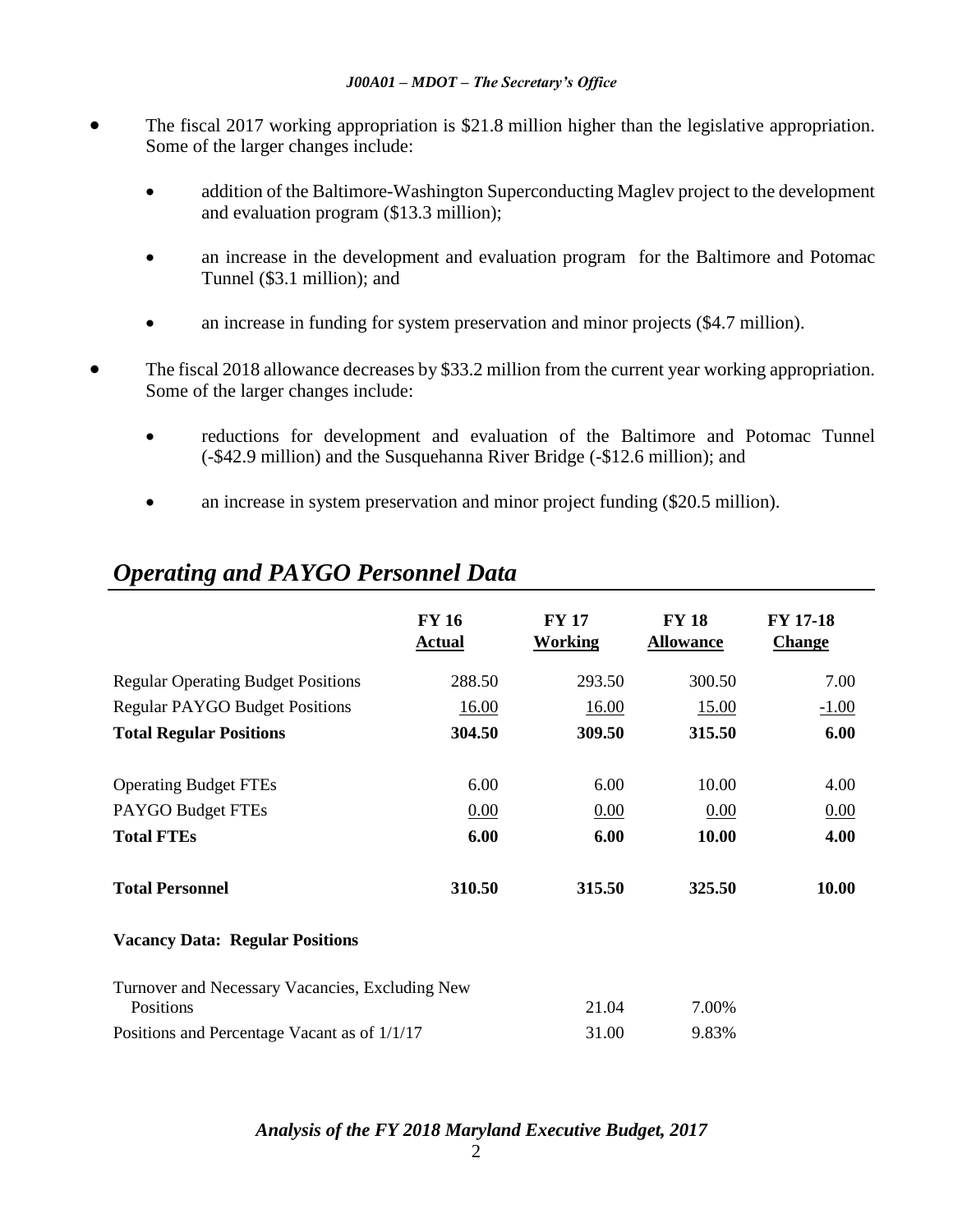- The number of regular positions increases by a net 7 in the fiscal 2018 allowance, comprising the transfer of 8 positions into TSO as part of a consolidation of payroll positions offset by the abolition of 1 position as part of the Maryland Department of Transportation's (MDOT) long-term cost containment efforts.
- Contractual full-time equivalents increase by 4 in the fiscal 2018 allowance to address workload issues in capital project delivery and compliance with federal and State mandated Minority Business Enterprise/Disadvantaged Business Enterprise compliance.
- As of January 1, 2017, there were 31 vacant positions (excluding positions to be abolished in fiscal 2018) for a vacancy rate of 9.83%. Budgeted turnover in the fiscal 2018 allowance is 7.0%, which will require that an average of 21 positions remain vacant the entire year.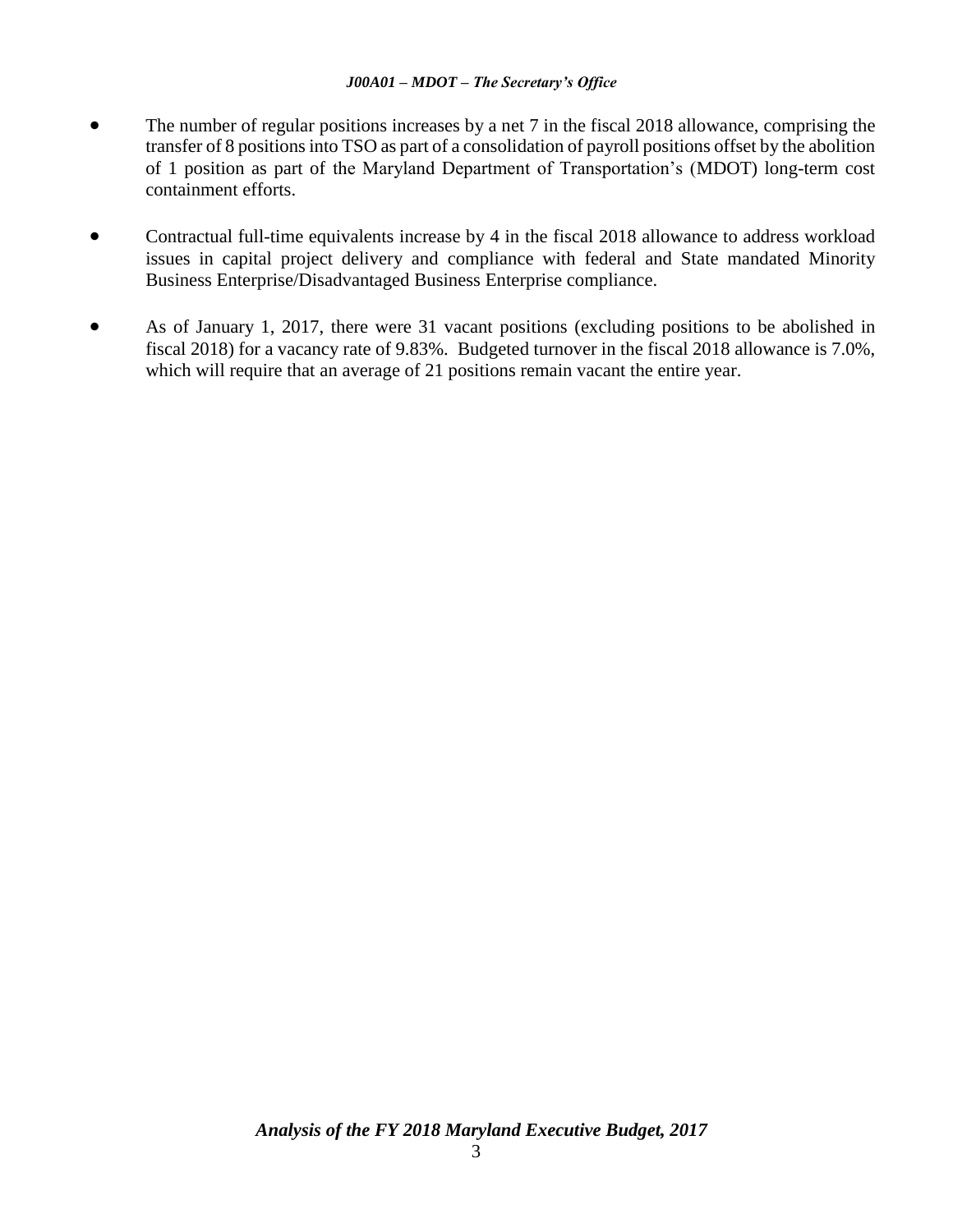# *Analysis in Brief*

# **Major Trends**

*Productivity and Quality – Recruit and Retain Quality Employees:* There were 119.5 fewer filled MDOT positions on January 1, 2017, than a year earlier. The vacancy rate for the department as a whole was 7.4% on January 1, 2017, compared with a vacancy rate of 5.9% a year earlier. If the number of authorized and vacant positions are adjusted to remove the 50.0 positions slated to be abolished in fiscal 2018, the vacancy rate is still higher (6.9%) than it was on January 1, 2016.

*Preserve and Enhance the Transportation System:* One of the goals of TSO is to maintain Maryland's transportation network in a state of good repair. As part of this effort, one objective for this goal is that system preservation should be adequately funded at no less than \$850 million. This goal has been achieved four times in the fiscal 2009 to 2016 period, with projections that the goal will be met in both fiscal 2017 and 2018.

## **Issues**

*U.S. Department of Transportation to Conduct Civil Rights Compliance Review of MDOT:* By letter dated January 19, 2017, the U.S. Department of Transportation's Departmental Office of Civil Rights informed the Governor and the Secretary of Transportation that in response to two complaints relating to the cancellation of the Baltimore Red Line Light Rail Project, it would be conducting a comprehensive compliance review of the Administration and MDOT programs and activities to ensure compliance with Title VI of the Civil Rights Act of 1964. **The Secretary should brief the committees on when the review is likely to begin and how long it is likely to last.** 

*Paratransit Pilot Programs Complete:* The final two pilot projects implemented in Montgomery and Prince George's counties to determine if alternative delivery models for paratransit services can improve service and reduce costs concluded June 30, 2016. MDOT is conducting an audit of the pilots to verify the data to be used to evaluate the results and determine if the alternate service delivery methods used in the pilots could be employed on an ongoing basis. **MDOT should comment on the likelihood that it will pursue a statewide implementation of any of the service delivery methods used in the pilots.**

## **Operating Budget Recommended Actions**

1. Add annual budget bill language restricting operating grants-in-aid funding.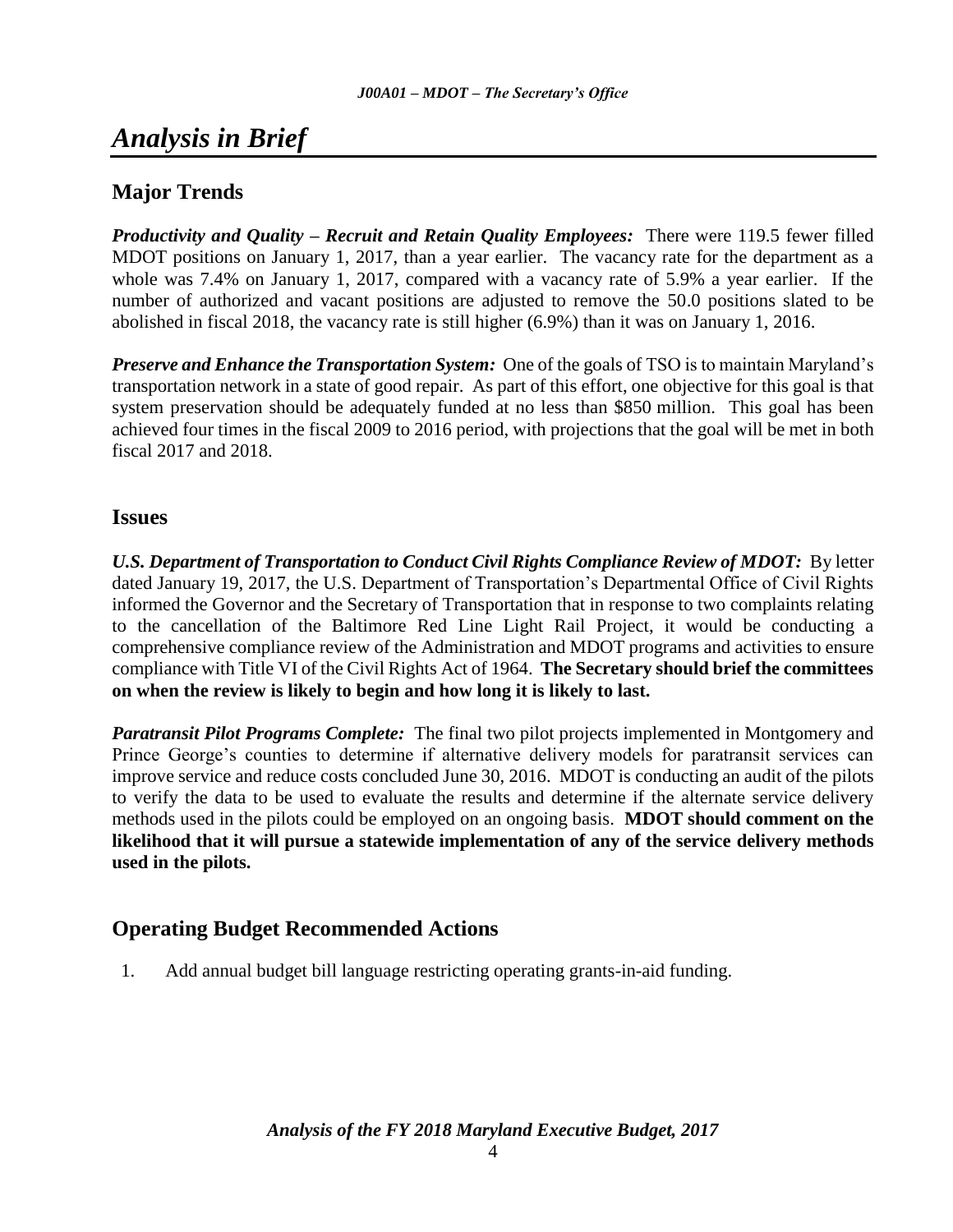## **PAYGO Budget Recommended Actions**

|    |                                                                                                                                                                                                                                                                                                                                                                 | Fund        |
|----|-----------------------------------------------------------------------------------------------------------------------------------------------------------------------------------------------------------------------------------------------------------------------------------------------------------------------------------------------------------------|-------------|
| 1. | Add language restricting capital grants to local governments.                                                                                                                                                                                                                                                                                                   |             |
| 2. | Add annual budget bill language limiting system preservation<br>and minor project funding to the projects identified in the<br><b>Consolidated Transportation Program.</b>                                                                                                                                                                                      |             |
| 3. | Reduce funds that are in excess of the amount needed to restrict<br>capital transportation grants to local governments to the<br>fiscal 2017 level and to allow funds to be restricted for capital<br>grants to county governments in an amount equal to county<br>Highway User Revenue funding in program J00B01.05 that is<br>restricted for another purpose. | \$3,016,089 |
|    | <b>Total Reductions</b>                                                                                                                                                                                                                                                                                                                                         | \$3,016,089 |

# **Updates**

*Transit-oriented Development – Project Updates:* The Office of Real Estate and Economic Development in TSO is responsible for disposing of excess land owned by MDOT as well as promoting development around transit stations. The Department of Legislative Services and MDOT developed an administrative process to provide for the reporting and oversight of transit-oriented development (TOD) projects. Pursuant to that process, MDOT submitted a report in September 2016 providing the status of TOD projects.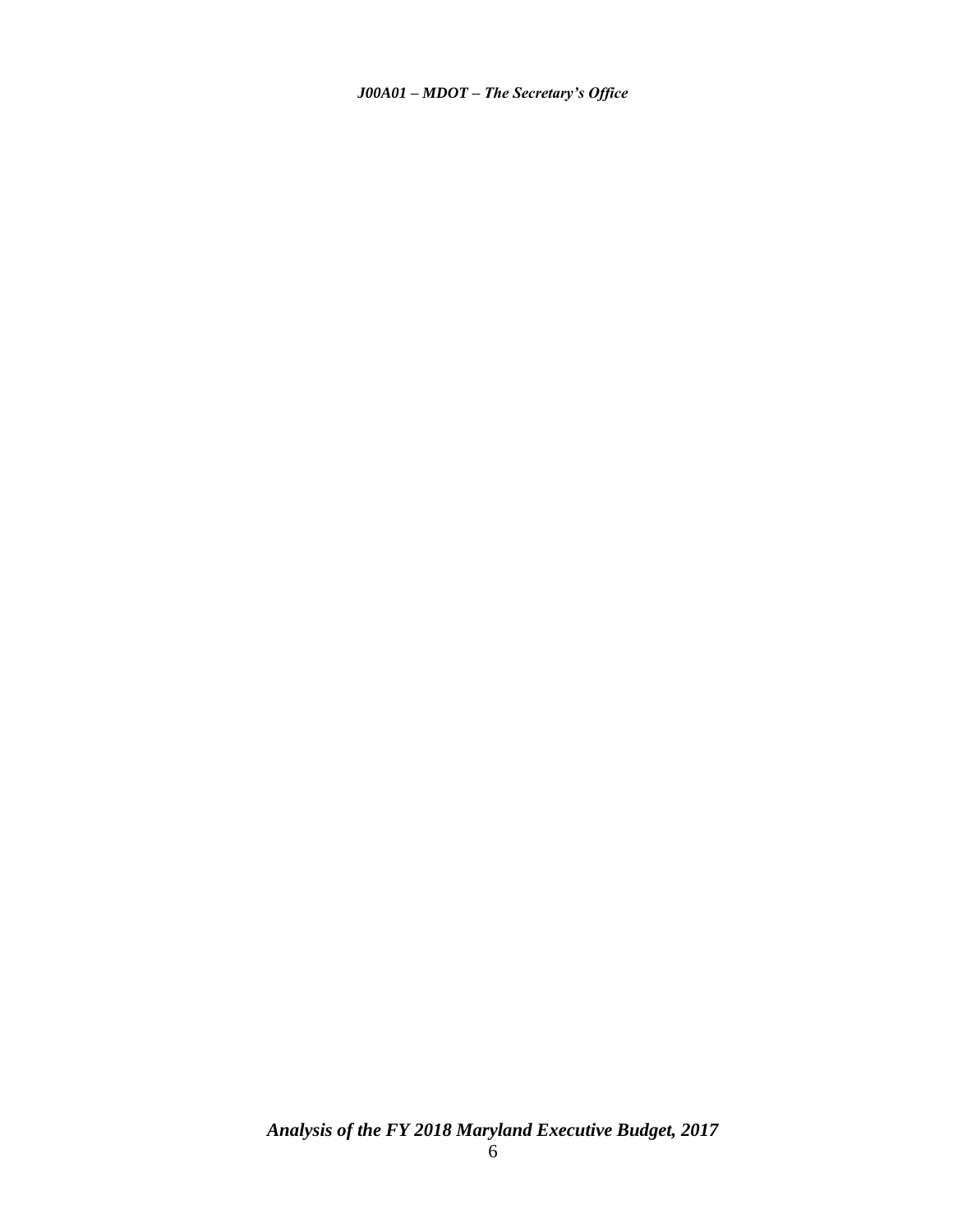# **J00A01 The Secretary's Office Maryland Department of Transportation**

# *Budget Analysis*

## **Program Description**

The Secretary's Office (TSO) provides overall policy direction, management, and administrative support to the Maryland Department of Transportation (MDOT). Units within the office provide support in the areas of finance, procurement, engineering, audits, administrative services, planning and capital programming, human resources, and Minority Business Enterprise certification. Executive staff support is also provided for management services, public affairs, the general counsel's office, and policy and governmental relations. Within TSO, the Office of Transportation Technology Services provides centralized computing, network, infrastructure, and general information technology services for MDOT. TSO also makes grants to various entities for transportation-related purposes.

## **Performance Analysis: Managing for Results**

## **1. Productivity and Quality – Recruit and Retain Quality Employees**

One of the MDOT departmentwide goals has been to recruit and retain quality employees. **Exhibit 1** shows the number of filled and vacant positions for all modes on January 1 of each year from 2008 to 2017. There were 119.5 fewer filled MDOT positions on January 1, 2017, than a year earlier. The vacancy rate for the department as a whole was 7.4% on January 1, 2017, compared with a vacancy rate of 5.9% a year earlier. One contributing factor in the higher 2017 vacancy rate is the planned abolition of 50.0 vacant positions in the fiscal 2018 budget as part of MDOT's long-range cost containment effort. Yet, even when the number of authorized and vacant positions are adjusted to remove these 50.0 positions, the vacancy rate is still higher (6.9%) than it was on January 1, 2016. MDOT also shed 151.0 positions in fiscal 2017 as part of the 657.0 vacant position reduction effort required by Section 20 of the fiscal 2017 budget bill. The combined fiscal 2017 and 2018 position reductions equates to almost 2.2% of total MDOT authorized positions in the fiscal 2016 budget.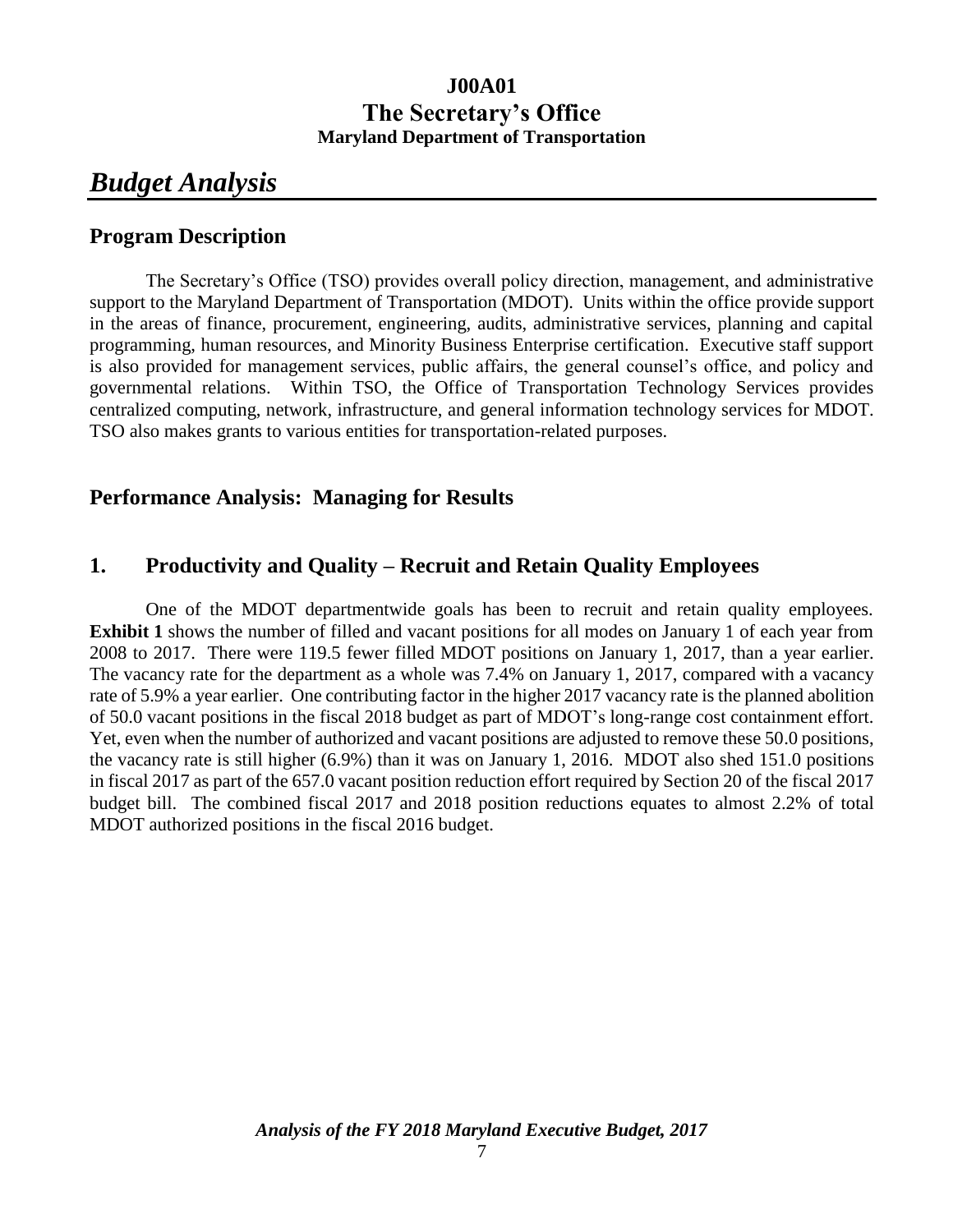



## **2. Preserve and Enhance the Transportation System**

Another TSO goal is to maintain Maryland's transportation network in a state of good repair. One objective for this goal is that system preservation should be adequately funded at no less than \$850 million. As shown in **Exhibit 2**, this goal has been achieved four times in the fiscal 2009 to 2016 period, with projections that the goal will be met in both fiscal 2017 and 2018.

In the remaining years of the forecast period of the *Consolidated Transportation Program*  (CTP), system preservation funding is projected at an average annual amount of \$926 million, which is sufficient to meet the goal.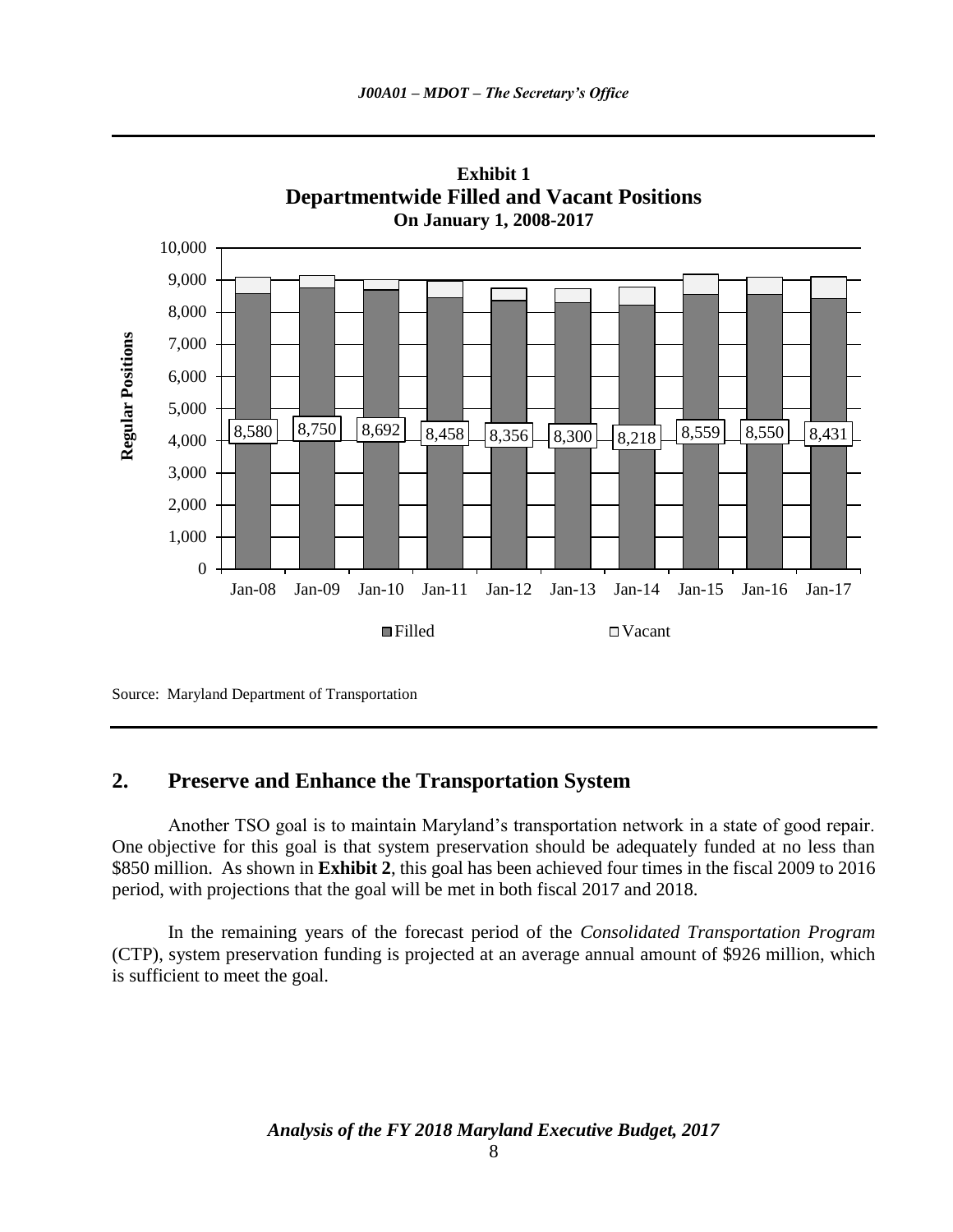

Source: Department Budget and Management

### **Proposed Budget**

As shown in **Exhibit 3**, the fiscal 2018 operating allowance for TSO increases by a net \$2.5 million from the current year working appropriation. Personnel expenses increase by \$619,000 driven by the consolidation of the payroll function in TSO, which entailed the transfer of 10 positions in fiscal 2017 and the planned transfer of an additional 8 positions in fiscal 2018. The funding for the fiscal 2017 positions is not reflected in the fiscal 2017 working appropriation leading to the full impact of the transfers showing as an increase in the fiscal 2018 allowance.

Departmental operations expenses increase just over \$1 million with software licenses accounting for over half this increase. Cost allocations comprise \$814,000 of the increase and operating grants-in-aid increase by \$35,000 over the current year.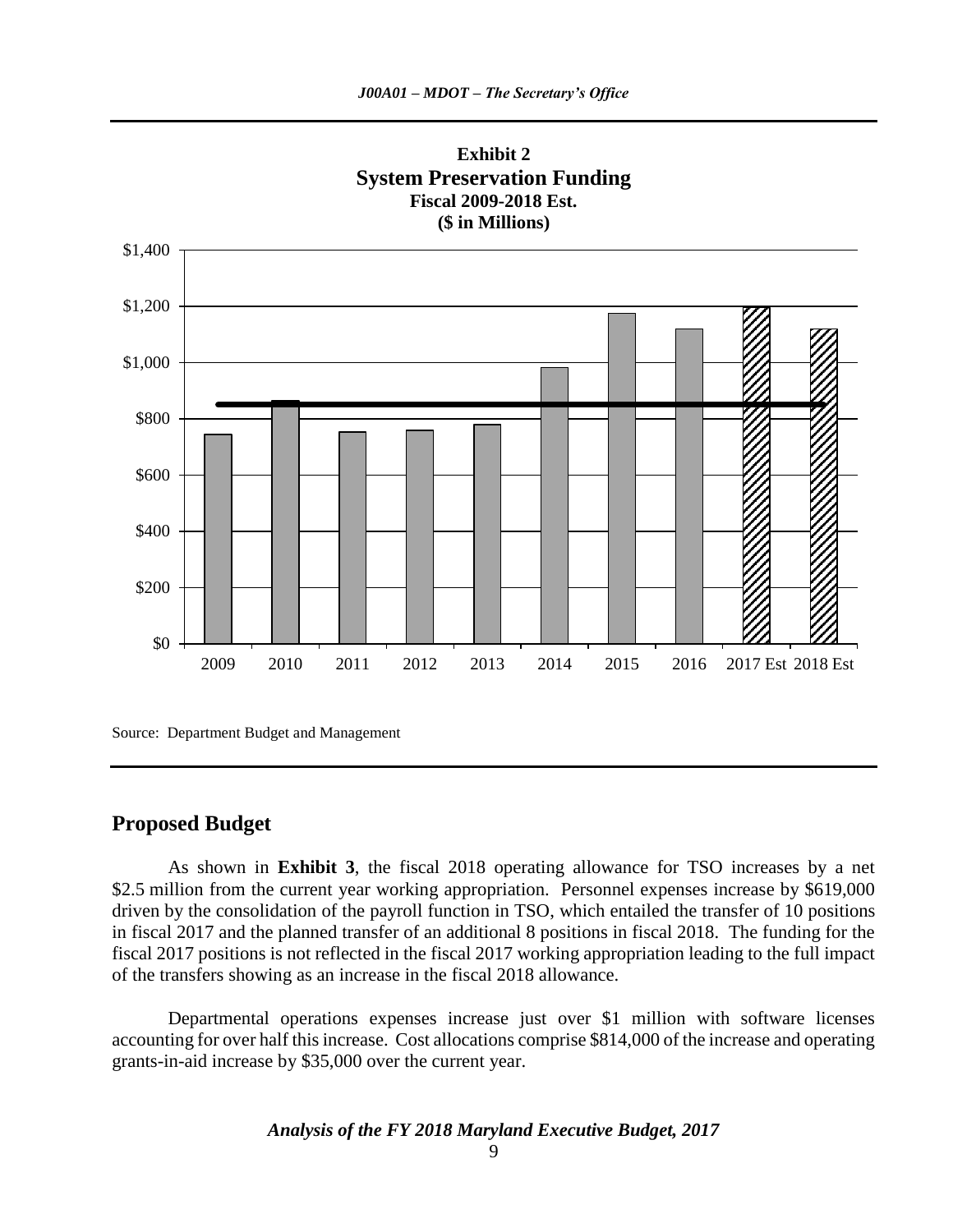## **Exhibit 3 Proposed Budget MDOT – The Secretary's Office (\$ in Thousands)**

| <b>How Much It Grows:</b>         | <b>Special</b><br><b>Fund</b> | Federal<br><b>Fund</b> | <b>Total</b> |
|-----------------------------------|-------------------------------|------------------------|--------------|
| Fiscal 2016 Actual                | \$72,069                      | \$8,160                | \$80,229     |
| Fiscal 2017 Working Appropriation | 77,145                        | 8,906                  | 86,052       |
| Fiscal 2018 Allowance             | 79,684                        | 8,887                  | 88,571       |
| Fiscal 2017-2018 Amount Change    | \$2,539                       | $- $19$                | \$2,520      |
| Fiscal 2017-2018 Percent Change   | 3.3%                          | $-0.2\%$               | 2.9%         |

#### **Where It Goes:**

#### **Personnel Expenses**

|                                                                              | \$1,527 |
|------------------------------------------------------------------------------|---------|
|                                                                              | 62      |
|                                                                              | $-60$   |
|                                                                              | $-103$  |
|                                                                              | $-122$  |
|                                                                              | $-260$  |
|                                                                              | $-423$  |
|                                                                              | $-2$    |
| <b>Departmental Administration</b>                                           |         |
|                                                                              | 508     |
|                                                                              | 160     |
|                                                                              | 104     |
|                                                                              | 102     |
|                                                                              | 86      |
|                                                                              | 80      |
| Mainframe contractual support and information technology project development | 38      |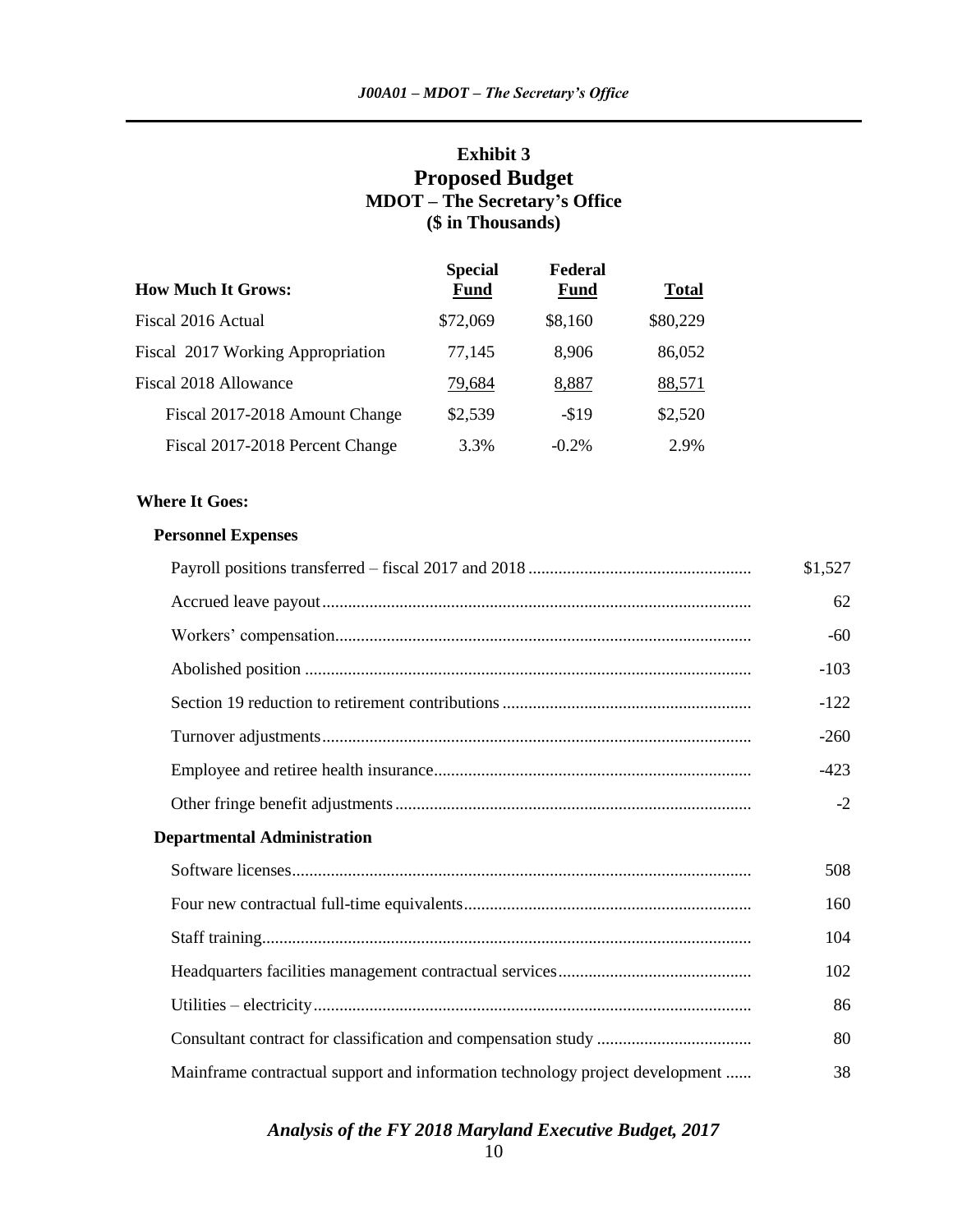#### **Where It Goes:**

|                                                                               | 32      |
|-------------------------------------------------------------------------------|---------|
| Contract and Civil litigation units in the Office of the Attorney General     | 31      |
|                                                                               | $-5$    |
|                                                                               | $-9$    |
|                                                                               | $-11$   |
|                                                                               | $-12$   |
| Washington Suburban Transit Commission operations support (rent, staff, etc.) | $-22$   |
|                                                                               | $-26$   |
| <b>Cost Allocations</b>                                                       |         |
|                                                                               | 580     |
|                                                                               | 137     |
|                                                                               | 89      |
|                                                                               | 8       |
| <b>Operating Grants-in-aid</b>                                                |         |
|                                                                               | 57      |
|                                                                               | $-22$   |
|                                                                               | $-4$    |
| <b>Total</b>                                                                  | \$2,520 |
|                                                                               |         |

MDOT: Maryland Department of Transportation

Note: Numbers may not sum to total due to rounding.

### **Across-the-board Reductions**

The fiscal 2018 budget bill includes a \$54.5 million (all funds) across-the-board contingent reduction for a supplemental pension payment. Annual payments are mandated for fiscal 2017 through 2020 if the Unassigned General Fund balance exceeds a certain amount at the close of the fiscal year. TSO's share of these reductions is \$122,043 in special funds. This action is tied to a provision in the Budget Reconciliation and Financing Act of 2017.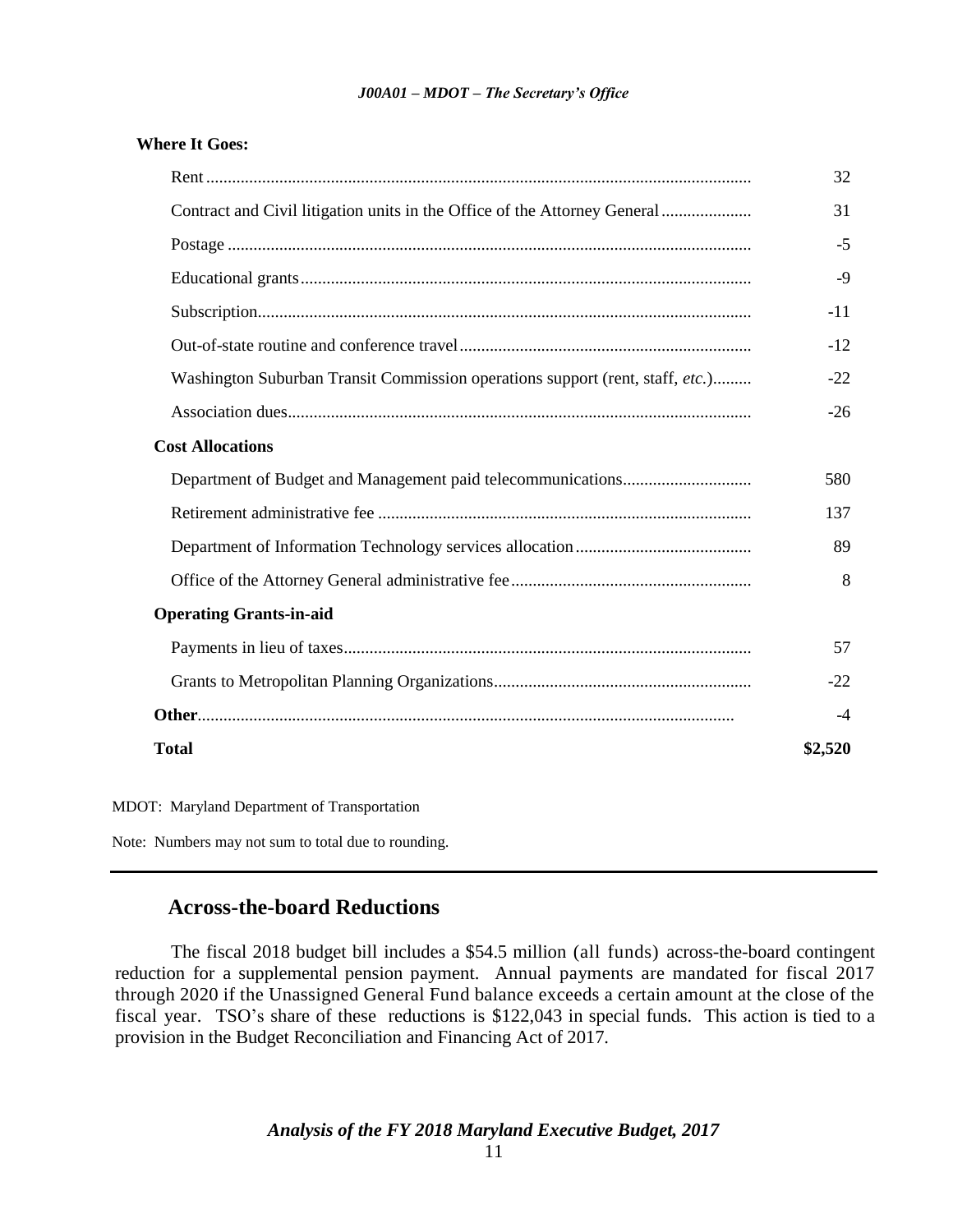## **Operating Grants-in-aid**

Operating grants-in-aid increase by a net \$35,745 from the fiscal 2017 level. Payments in lieu of taxes increase by \$57,339, while net payments to Metropolitan Planning Organizations decrease by \$21,594. **Exhibit 4** provides a summary of the operating grants-in-aid for fiscal 2018.

## **Exhibit 4 Recipients of Operating Grants-in-aid Fiscal 2018**

| <b>Grant Recipient</b>                                       | <b>Special Funds</b> | <b>Federal Funds</b> | <b>Total Funds</b> |
|--------------------------------------------------------------|----------------------|----------------------|--------------------|
| Cumberland MPO                                               | \$9,668              | \$77,349             | \$87,017           |
| Salisbury MPO                                                | 14,334               | 114,671              | 129,005            |
| Hagerstown MPO                                               | 23,809               | 190,473              | 214,282            |
| <b>Baltimore MPO</b>                                         | 570,471              | 4,563,769            | 5,134,240          |
| Wilmington MPO                                               | 11,423               | 91,381               | 102,804            |
| <b>Washington MPO</b>                                        | 481,197              | 3,849,572            | 4,330,769          |
| Tri-county Planning Organization                             | 50,000               | $\Omega$             | 50,000             |
| Commerce (to Support the Appalachian<br>Regional Commission) | 155,000              | $\overline{0}$       | 155,000            |
| Maryland Department of Planning                              | 258,000              | $\theta$             | 258,000            |
| Payments in Lieu of Taxes                                    | 1,070,492            | $\theta$             | 1,070,492          |
| Baltimore City – Marine Fire Suppression<br><b>Services</b>  | 1,399,940            | $\theta$             | 1,399,940          |
| <b>Total</b>                                                 | \$4,044,334          | \$8,887,215          | \$12,931,549       |

Commerce: Department of Commerce MPO: Metropolitan Planning Organizations

Source: Maryland Department of Transportation

## **PAYGO Capital Program**

# **Program Description**

The TSO capital program has historically consisted of projects that support the preservation of the MDOT headquarters systems and air quality initiatives in the Baltimore/Washington metropolitan areas. TSO provides capital grants to public and private entities for transportation-related purposes.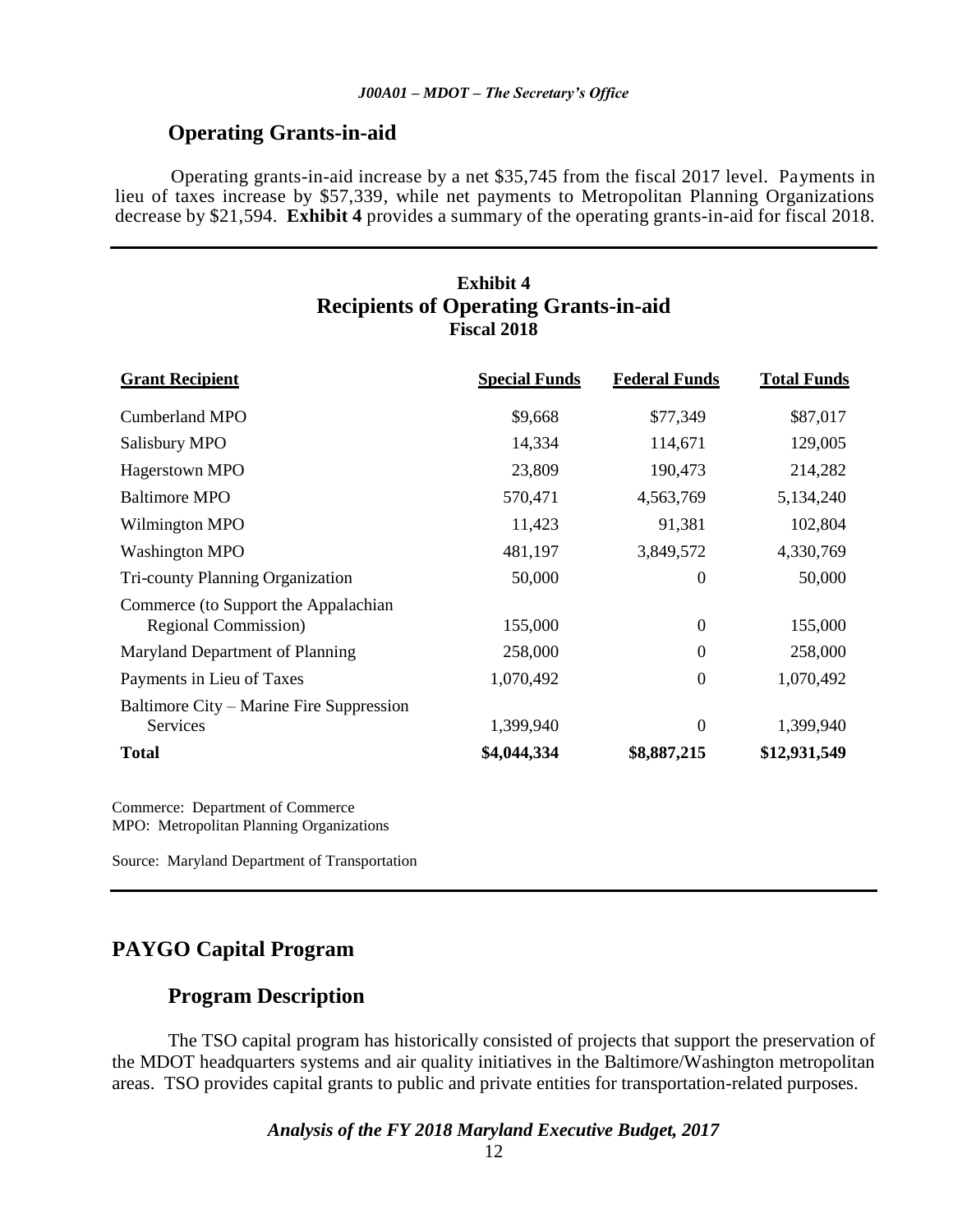#### **Fiscal 2017 to 2022 CTP**

The fiscal 2017 to 2022 capital program for TSO totals \$320.0 million, a decrease of \$14.0 million compared with the prior year's six-year capital program. Increases in funding for major projects (\$24.6 million) and capital salaries and wages (\$0.7 million) are more than offset by decreases in funding for system preservation and minor projects (\$18.5 million) and the development and evaluation program (\$20.8 million) over the six-year period.

#### **Fiscal 2018 Capital Allowance**

The fiscal 2018 allowance for the TSO capital program, including other funds that do not flow through the TSO budget, totals \$107.2 million, a decrease of \$32.0 million from the current year working appropriation. **Exhibit 5** shows the fiscal 2018 capital for TSO by project and program along with estimated total project costs and six-year funding included in the CTP.

## **Exhibit 5 The Secretary's Office PAYGO Capital Allowance Fiscal 2018 (\$ in Millions)**

| <b>Project Description</b>                       | 2018     | <b>Total</b><br>Cost | Six-year<br><b>Total</b> |
|--------------------------------------------------|----------|----------------------|--------------------------|
| <b>Projects</b>                                  |          |                      |                          |
| Baltimore-Washington Superconducting Maglev      | \$15.1   | \$34.7               | \$34.7                   |
| <b>Programs</b>                                  |          |                      |                          |
| <b>System Preservation and Minor Projects</b>    | \$82.8   | n/a                  | \$175.5                  |
| <b>Transportation Emission Reduction Program</b> | 4.0      | n/a                  | 24.9                     |
| <b>Bikeways Network Program</b>                  | 3.3      | n/a                  | 13.7                     |
| Capital Salaries and Wages                       | 2.1      | n/a                  | 12.8                     |
| Subtotal – Programs                              | \$92.2\$ |                      | \$226.9                  |
| <b>Total – Projects and Programs</b>             | \$107.2  | \$34.7               | \$261.6                  |

PAYGO: pay-as-you-go

Note: Numbers may not sum to total due to rounding.

Source: Maryland Department of Transportation, 2017-2022 *Consolidated Transportation Program*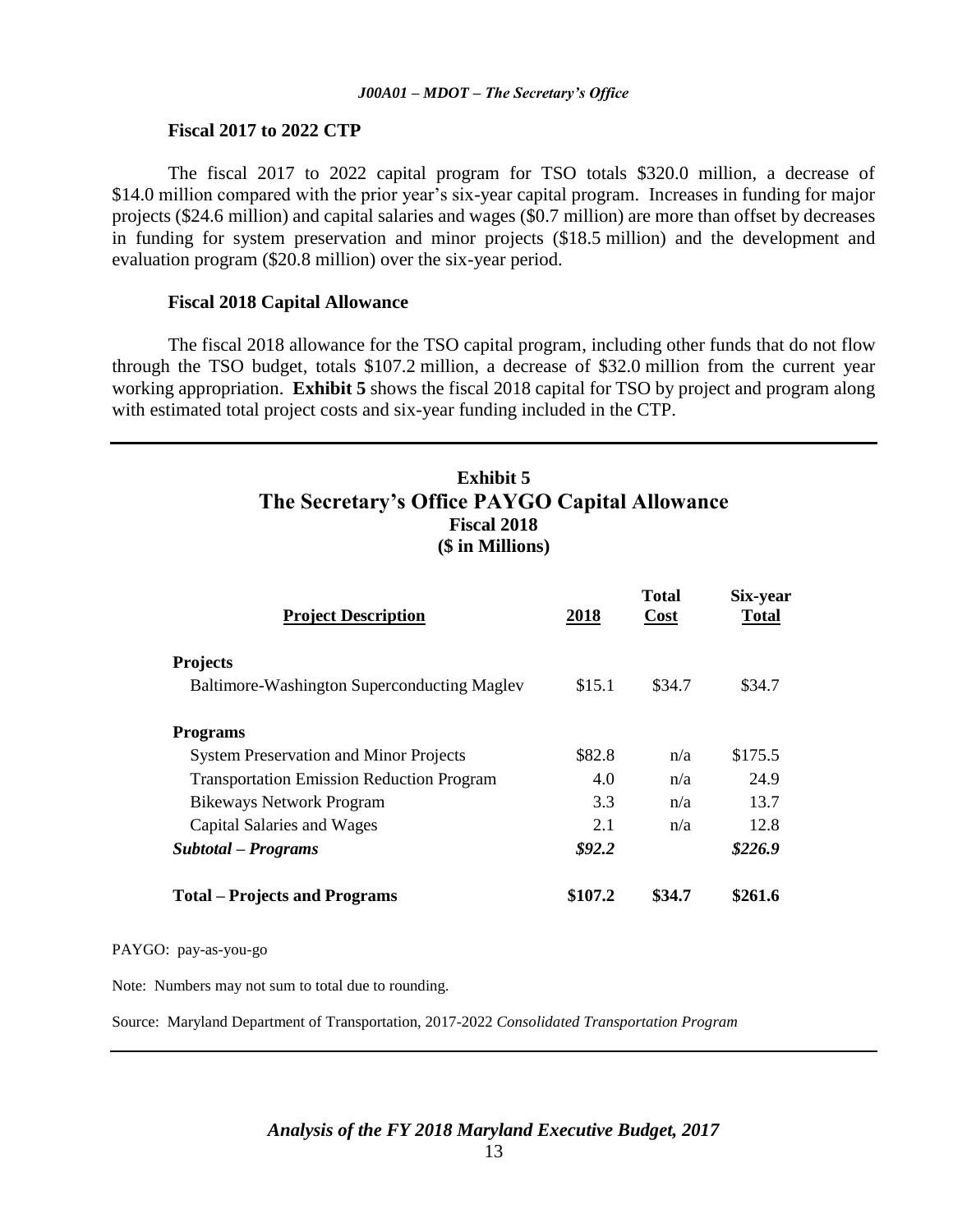#### **Fiscal 2017 and 2018 Cash Flow Analysis**

**Exhibit 6** shows the changes in TSO capital appropriations for fiscal 2016 through the fiscal 2018 allowance and includes both the fiscal 2017 legislative and working appropriations. The fiscal 2017 working appropriation of \$140.0 million is \$54.2 million higher than the actual level of capital spending in fiscal 2016 and \$21.8 million higher than the fiscal 2017 legislative appropriation. The fiscal 2018 allowance is \$33.2 million lower than the fiscal 2017 working appropriation.



Source: Maryland State Budget, Fiscal 2018

### **Cash Flow Analysis – Fiscal 2017 Changes**

**Exhibit 7** shows the changes between the fiscal 2017 legislative and working appropriations including other funds that do not flow through the TSO budget.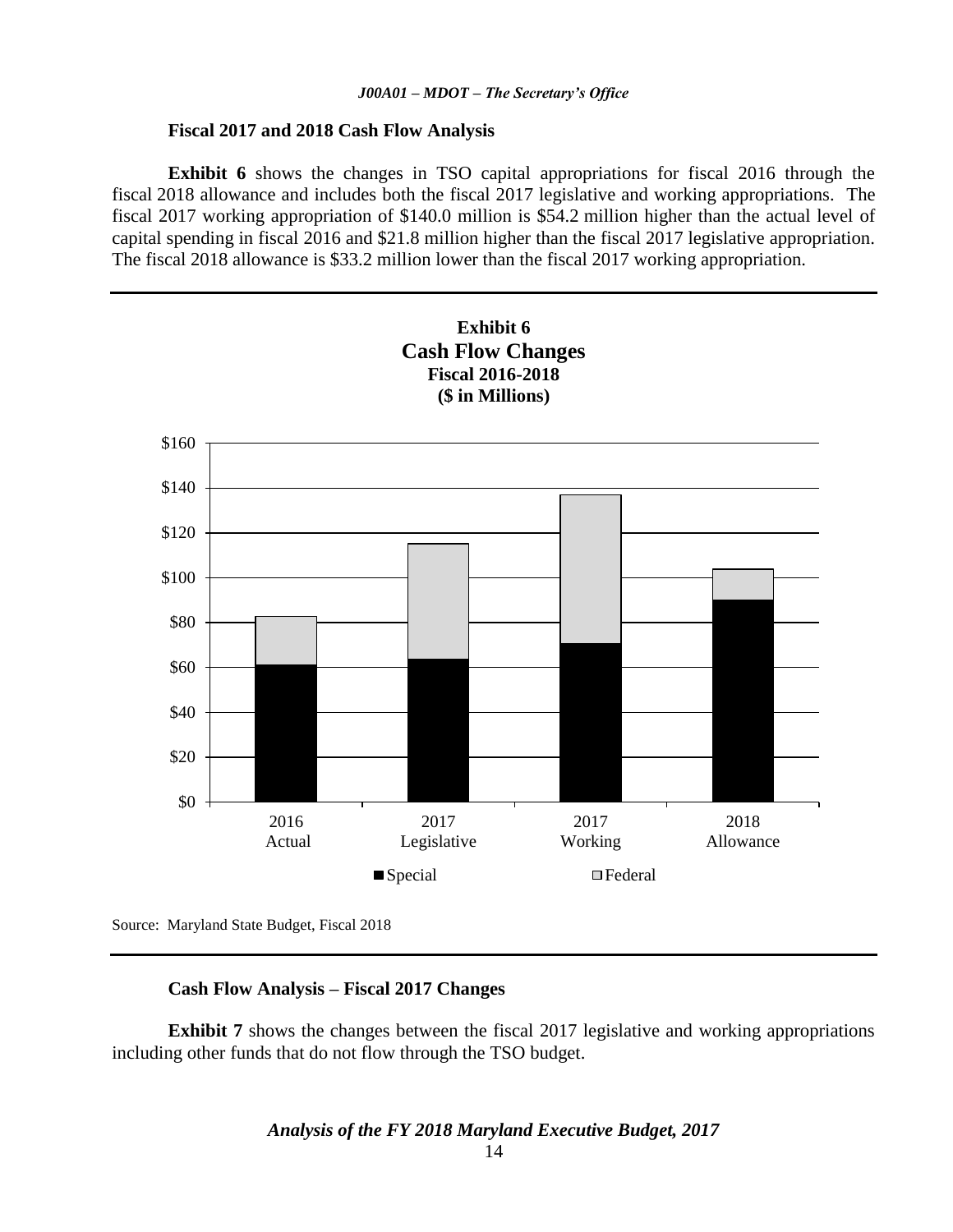## **Exhibit 7 Cash Flow Changes Fiscal 2017 Legislative to Working Appropriations (\$ in Thousands)**

| <b>Major Projects</b>                                          |          | \$13,571 |
|----------------------------------------------------------------|----------|----------|
| Baltimore-Washington Superconducting Maglev                    | \$13,283 |          |
| Virginia Manor Road Relocated, Old Gunpowder Road to Ritz Road | 200      |          |
| <b>Transportation Emission Reduction Program</b>               | 107      |          |
| <b>Bikeways Network Program</b>                                | $-19$    |          |
| <b>Development and Evaluation Projects</b>                     |          | \$4,857  |
| Baltimore and Potomac Tunnel (HSIPR)                           | \$3,141  |          |
| Susquehanna River Bridge (HSIPR)                               | 1,716    |          |
| <b>System Preservation and Minor Projects</b>                  |          | \$4,694  |
| <b>Total Change</b>                                            |          | \$23,122 |
| HSIPR: High Speed Intercity Passenger Rail                     |          |          |
| Note: Numbers may not sum to total due to rounding.            |          |          |

Source: Maryland Department of Transportation, 2017-2022 *Consolidated Transportation Program*

Some of the larger changes in system preservation and minor projects between the legislative and working appropriations comprise:

- \$3.9 million Department Information Technology (IT) Improvement Projects (increase);
- \$2.2 million Piscataway Drive Grant (new);
- \$1.5 million I-95/Forestville Road Improvement Grant (increase);
- -\$2.3 million Network Hardware/Software Replacement Costs (decrease); and
- -\$3.3 million Canton Railroad Grant (decrease).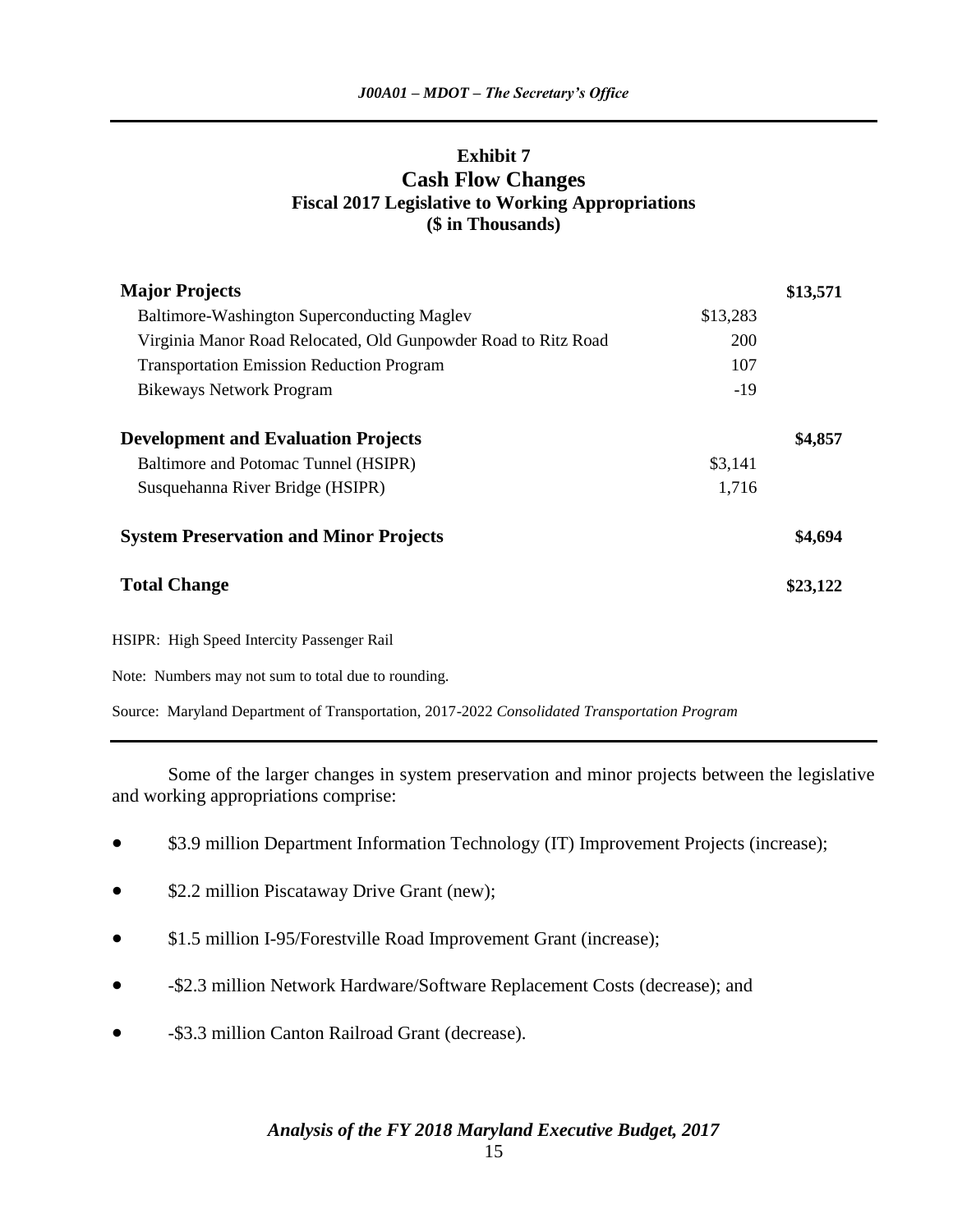#### **Cash Flow Analysis – Fiscal 2017 to 2018 Changes**

**Exhibit 8** shows the changes between the fiscal 2017 legislative and working appropriations including other funds that do not flow through the TSO budget. Increases in funding for major projects, system preservation and minor projects, and capital salaries and wages are more than offset by decreases in the development and evaluation program.

## **Exhibit 8 Cash Flow Changes Fiscal 2017 Working Appropriation to Fiscal 2018 Allowance (\$ in Thousands)**

| <b>Major Projects</b>                                          |            | \$1,820      |
|----------------------------------------------------------------|------------|--------------|
| Baltimore-Washington Superconducting Maglev                    | \$1,767    |              |
| <b>Bikeways Network Program</b>                                | 189        |              |
| <b>Transportation Emission Reduction Program</b>               | 64         |              |
| Virginia Manor Road Relocated, Old Gunpowder Road to Ritz Road | $-200$     |              |
| <b>Development and Evaluation Projects</b>                     |            | $-$ \$54,434 |
| Susquehanna River Bridge (HSIPR)                               | $-$12,562$ |              |
| Baltimore and Potomac Tunnel (HSIPR)                           | $-41,872$  |              |
| <b>System Preservation and Minor Projects</b>                  |            | \$20,500     |
| <b>Capital Salaries and Wages</b>                              |            | \$100        |
| <b>Total Change</b>                                            |            | $-$ \$32,014 |

HSIPR: High Speed Intercity Passenger Rail

Note: Numbers may not sum to total due to rounding.

Source: Maryland Department of Transportation, 2017-2022 *Consolidated Transportation Program*

Some of the larger changes in system preservation and minor projects between the working appropriation and the allowance comprise:

- \$28.0 million Grants to State Jurisdictions (increase);
- \$5.0 million Capital Management and Programming System (increase);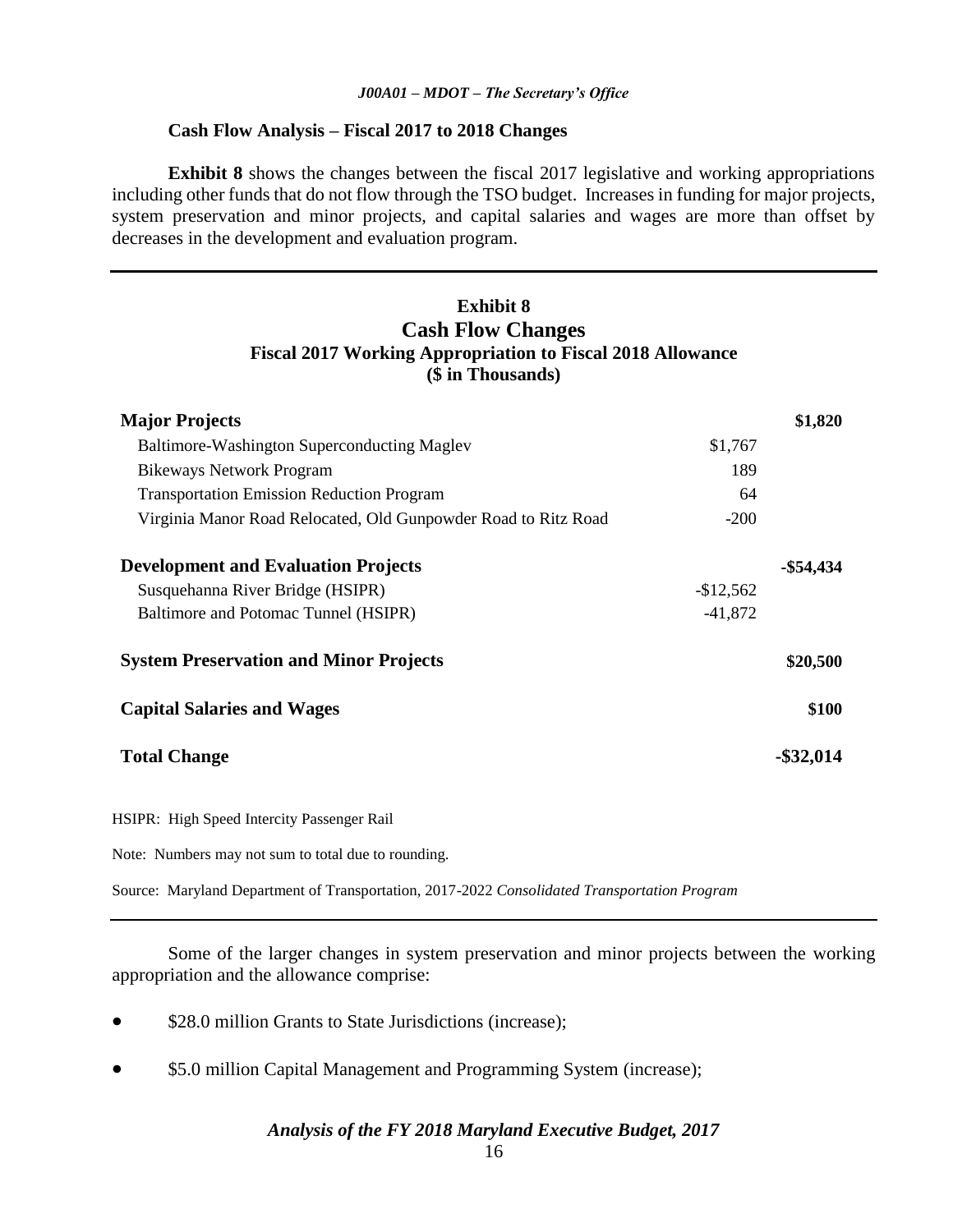- \$1.9 million Canton Railroad Grant (increase);
- -\$1.4 million Enterprise Budget System (removed);
- -\$2.0 million I-95/Forestville Road Improvement Grant (removed);
- -\$2.2 million Piscataway Drive Grant (removed); and
- -\$4.7 million Department IT Improvement Projects (decrease).

## **Significant Changes to the Fiscal 2016-2021** *Consolidated Transportation Program*

The fiscal 2017 to 2022 CTP lists one significant change to the prior year CTP, the addition of the Baltimore-Washington Superconducting Maglev project to the development and evaluation program at a total six-year cost of \$34.7 million.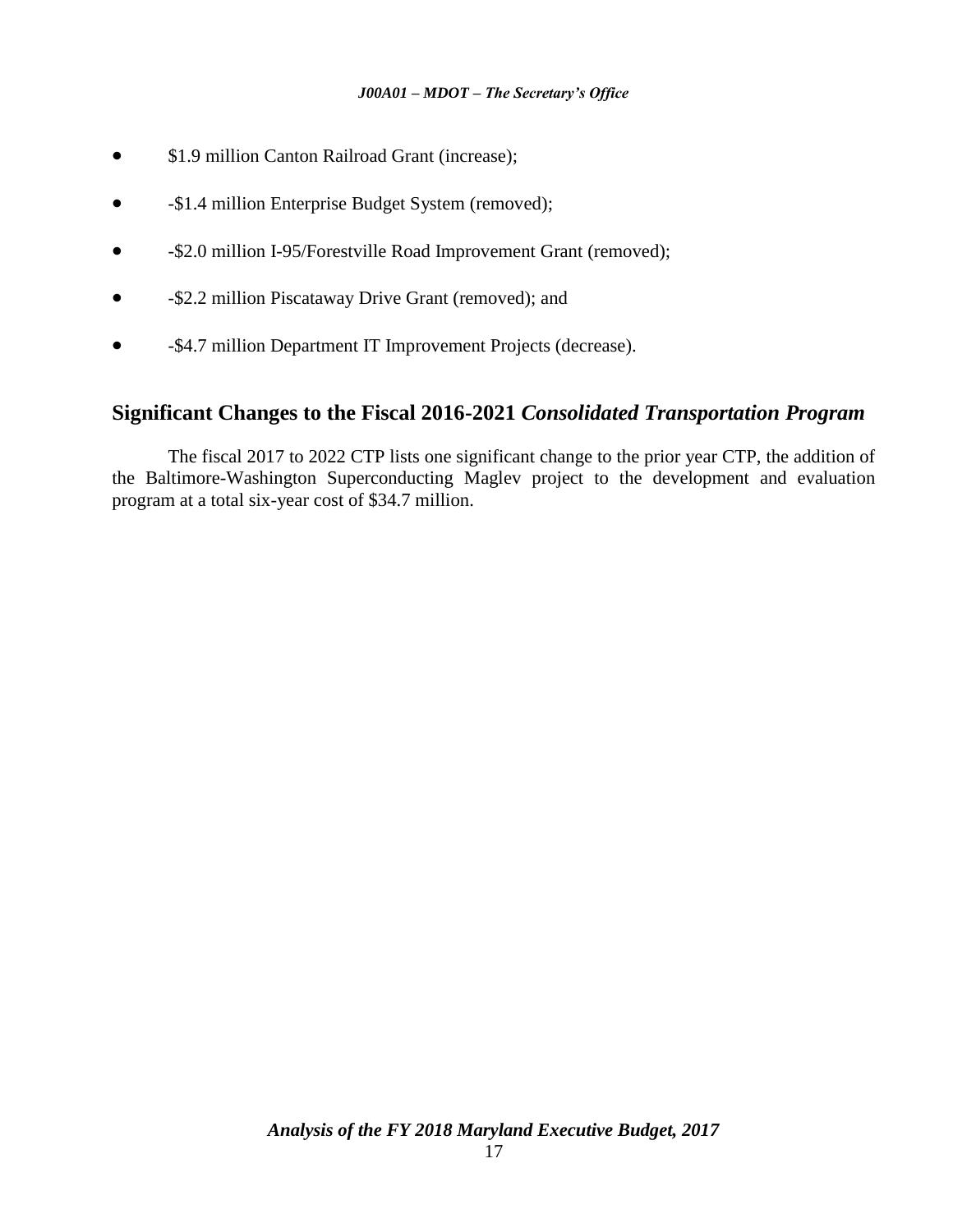# *Issues*

# **1. U.S. Department of Transportation to Conduct Civil Rights Compliance Review of MDOT**

By letter dated January 19, 2017, the U.S. Department of Transportation's (USDOT) Departmental Office of Civil Rights informed the Governor and the Secretary of Transportation that in response to two complaints relating to the cancellation of the Baltimore Red Line Light Rail Project, it would be conducting a comprehensive compliance review of the Administration and MDOT programs and activities to ensure compliance with Title VI of the Civil Rights Act of 1964. The letter states that the USDOT investigation

…has revealed that the Respondents administered their programs and services in a manner that calls into question whether the Respondents violated (US)DOT'S regulations governing the planning process, including Title VI. As a general rule, a pattern of cancelling projects or a pattern by a state of underserving communities in the provision of transportation services, in a way that disproportionately affects minority Communities, may be a prima facie Title VI violation.

USDOT notes that the review may require the development of a compliance action plan and a corrective action plan to remedy any area of noncompliance.

**The Secretary should brief the committees on when the review is likely to begin and how long it is likely to last.** 

## **2. Paratransit Pilot Programs Complete**

The Washington Metropolitan Area Transit Authority (WMATA), through its MetroAccess service, is required by law to provide transit services to people that are eligible for paratransit under the Americans with Disabilities Act (ADA). However, it is not well suited to serve every individual with disabilities in the Washington metropolitan area. Because of strict ADA regulations, MetroAccess must meet broad service requirements that create inefficiencies, limit the quality of service, and make operations extremely expensive. Maryland pays for MetroAccess services for its residents as part of the operating grant provided to WMATA each year. Beginning in fiscal 2014, WMATA and MDOT started pilot projects in Montgomery and Prince George's counties to see if better paratransit service could be provided to a subset of the MetroAccess client population at a lower cost. The last two of these pilots concluded June 30, 2016. MDOT is conducting an audit of the pilots to verify the data to be used to evaluate the results and determine if the alternate service delivery methods used in the pilots could be employed on an ongoing basis.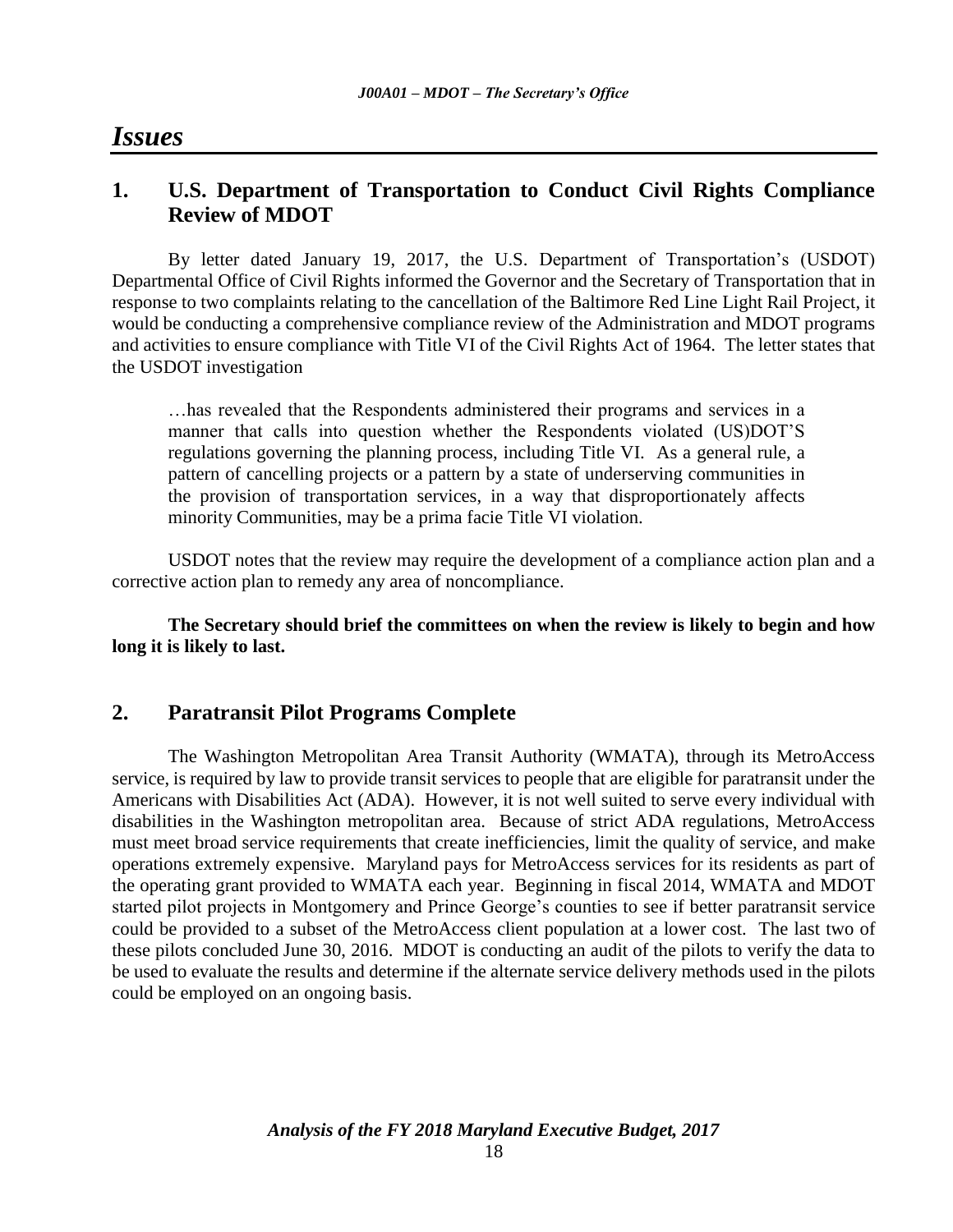MDOT reports that while it's premature to offer specific analysis regarding the pilots there are two broad issues raised by the pilots:

- each pilot involved a microsegment of individuals with severe developmental disabilities yet an MDOT-sponsored initiative would need to be a competitive grant program available statewide to all human service agencies and would need to be compliant with all State and federal laws related to both procurement and the ADA; and
- since services provided under the pilots were not ADA compliant, all individuals that used the paratransit services under the pilots retained their rights to use MetroAccess, and WMATA would need to ensure that system capacity existed for these clients whether or not they used MetroAccess – this requirement significantly offsets potential cost savings that could be achieved through implementing the service delivery models used in the pilots.

**MDOT should comment on the likelihood that it will pursue a statewide implementation of any of the service delivery methods used in the pilots.**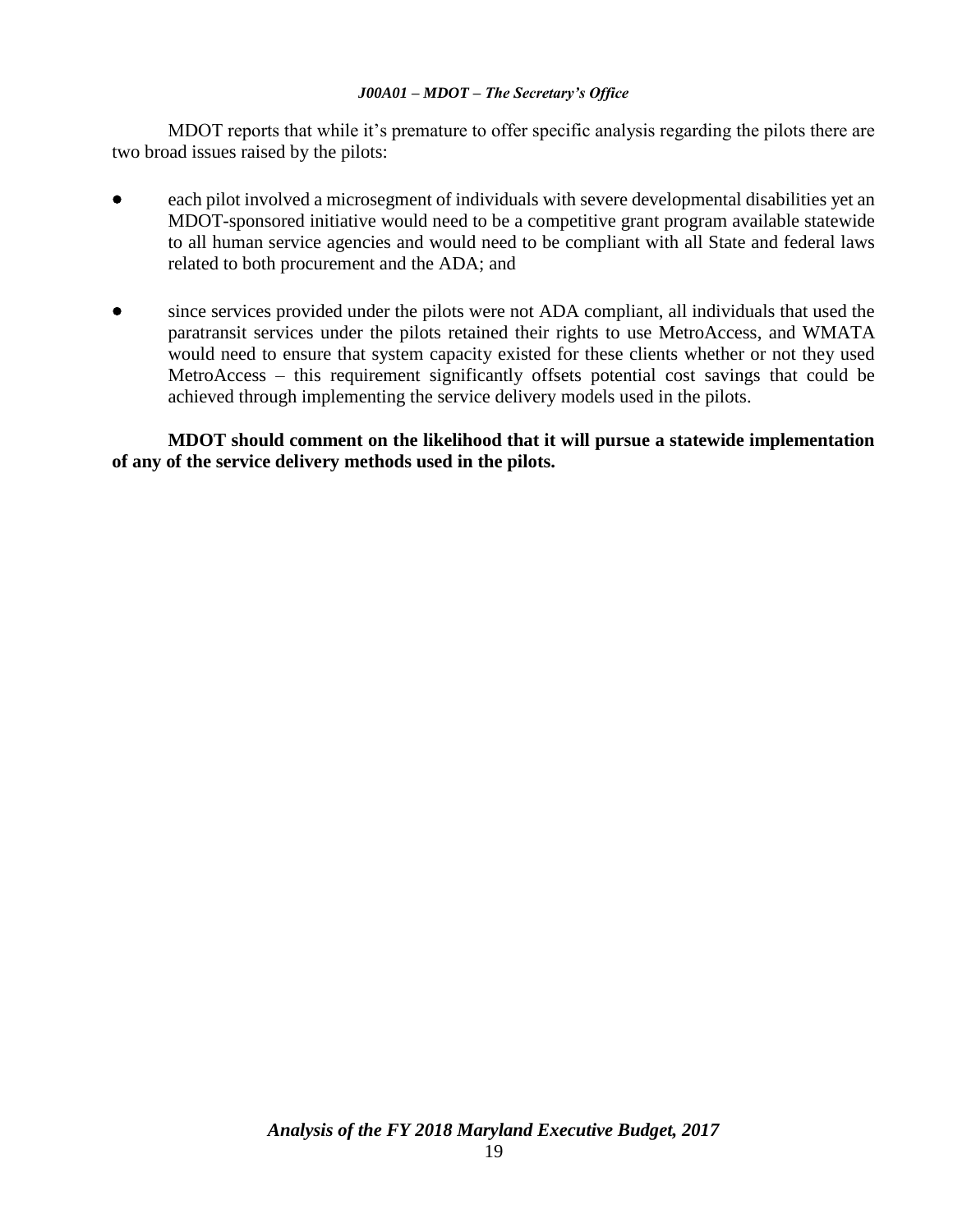# *Operating Budget Recommended Actions*

1. Add the following language to the special fund appropriation:

, provided that no more than \$4,044,334 of this appropriation may be expended for operating grants-in-aid, except for:

- (1) any additional special funds necessary to match unanticipated federal fund attainments; or
- (2) any proposed increase either to provide funds for a new grantee or to expand funds for an existing grantee.

Further provided that no expenditures in excess of \$4,044,334 may occur unless the department provides notification to the budget committees to justify the need for additional expenditures due to either item (1) or (2) above, and the committees provide review and comment or 45 days elapse from the date such notification is provided to the committees.

**Explanation:** This annual language caps the level of special funds provided for operating grants-in-aid. The cap may be increased to match unanticipated federal dollars or to provide new or expanded grant funding upon notification to the budget committees.

| <b>Information Request</b>                                                         | <b>Author</b>                            | Due Date                     |
|------------------------------------------------------------------------------------|------------------------------------------|------------------------------|
| Explanation of need for<br>additional special funds for<br>operating grants-in-aid | Maryland Department of<br>Transportation | 45 days prior to expenditure |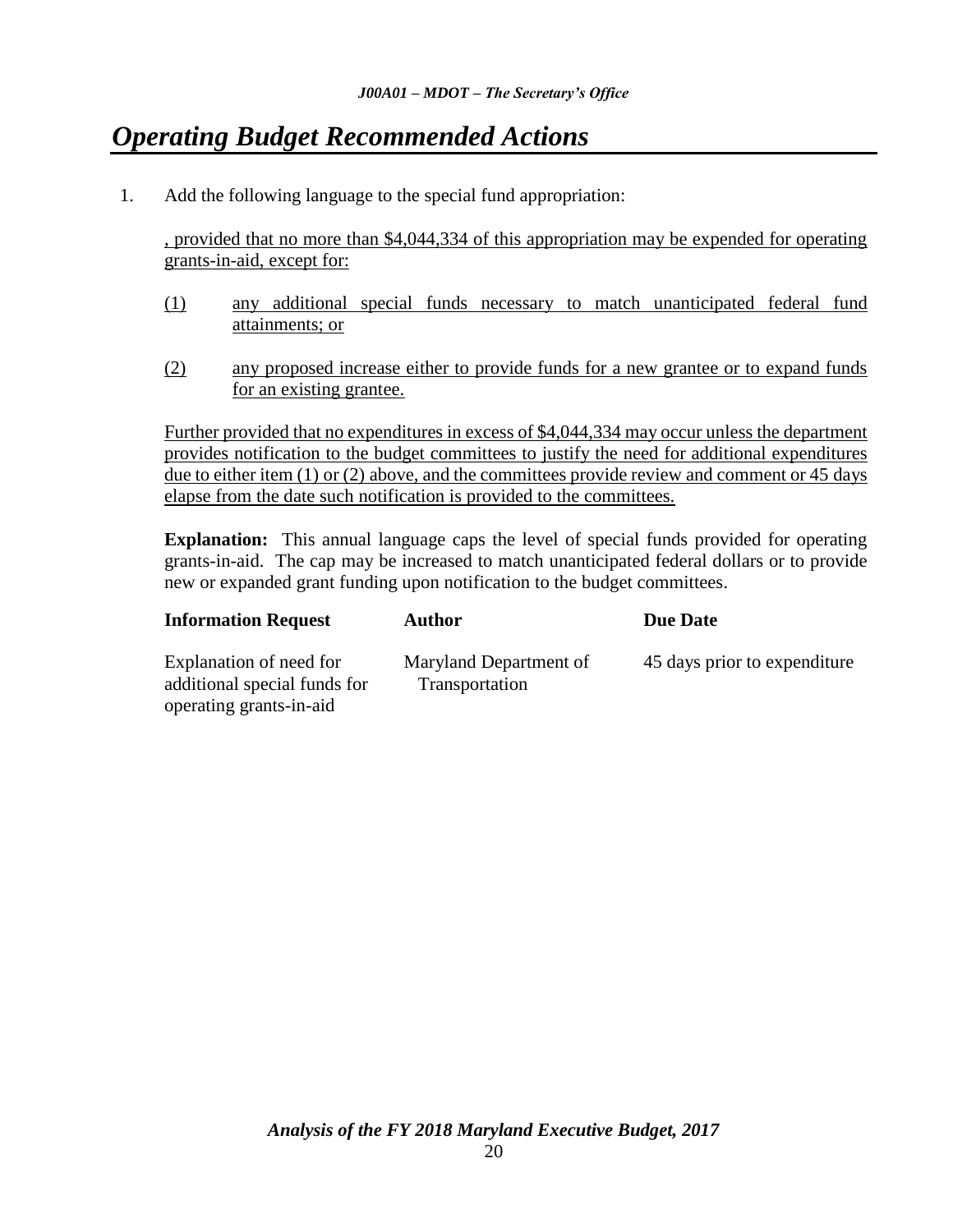# *PAYGO Budget Recommended Actions*

1. Amend the following language on the special fund appropriation:

Special Fund Appropriation, provided that these funds intended as transportation grants shall be allocated as follows:

| <b>Baltimore City</b>        | <del>5,484,423</del> |
|------------------------------|----------------------|
|                              | 2,000,000            |
| <b>County Governments</b>    | 27,422,115           |
|                              | 4,000,000            |
| <b>Municipal Governments</b> | 20,109,551           |
|                              | 19,000,000           |

Further provided that \$27,422,115 \$4,000,000 of this appropriation to county governments and \$20,109551 \$19,000,000 to municipal governments shall be allocated to eligible counties and municipalities as provided in Sections 8-404 and 8-805 of the Transportation Article and may be expended only in accordance with Section 8-408 of the Transportation Article.

Further provided that \$25,000,000 of this appropriation made for the purpose of providing transportation grants to county and municipal governments may not be expended for that purpose but instead may be used only to provide transportation grants to county governments that are in addition to the allocation shown above. Further provided that these funds shall be allocated as provided in Section 8-404 of the Transportation Article and may be expended only in accordance with Section 8-408 of the Transportation Article. Funds not expended for this restricted purpose may not be transferred by budget amendment or otherwise to any other purpose and shall be canceled.

**Explanation:** This language restricts funding for capital grants to county and municipalities to the levels funded in fiscal 2017 and restricts an additional \$25 million of the appropriation as capital grants to county governments to replace Highway User Revenue funding in J00B01.05 intended for county governments but which is restricted for another purpose.

2. Add the following language to the special fund appropriation:

Further provided that no funds may be expended by the Secretary's Office for any system preservation or minor project with a total project cost in excess of \$500,000 that is not currently included in the fiscal 2017-2022 Consolidated Transportation Program except as outlined below:

(1) the Secretary shall notify the budget committees of any proposed system preservation or minor project with a total project cost in excess of \$500,000, including the need and justification for the project, and its total cost; and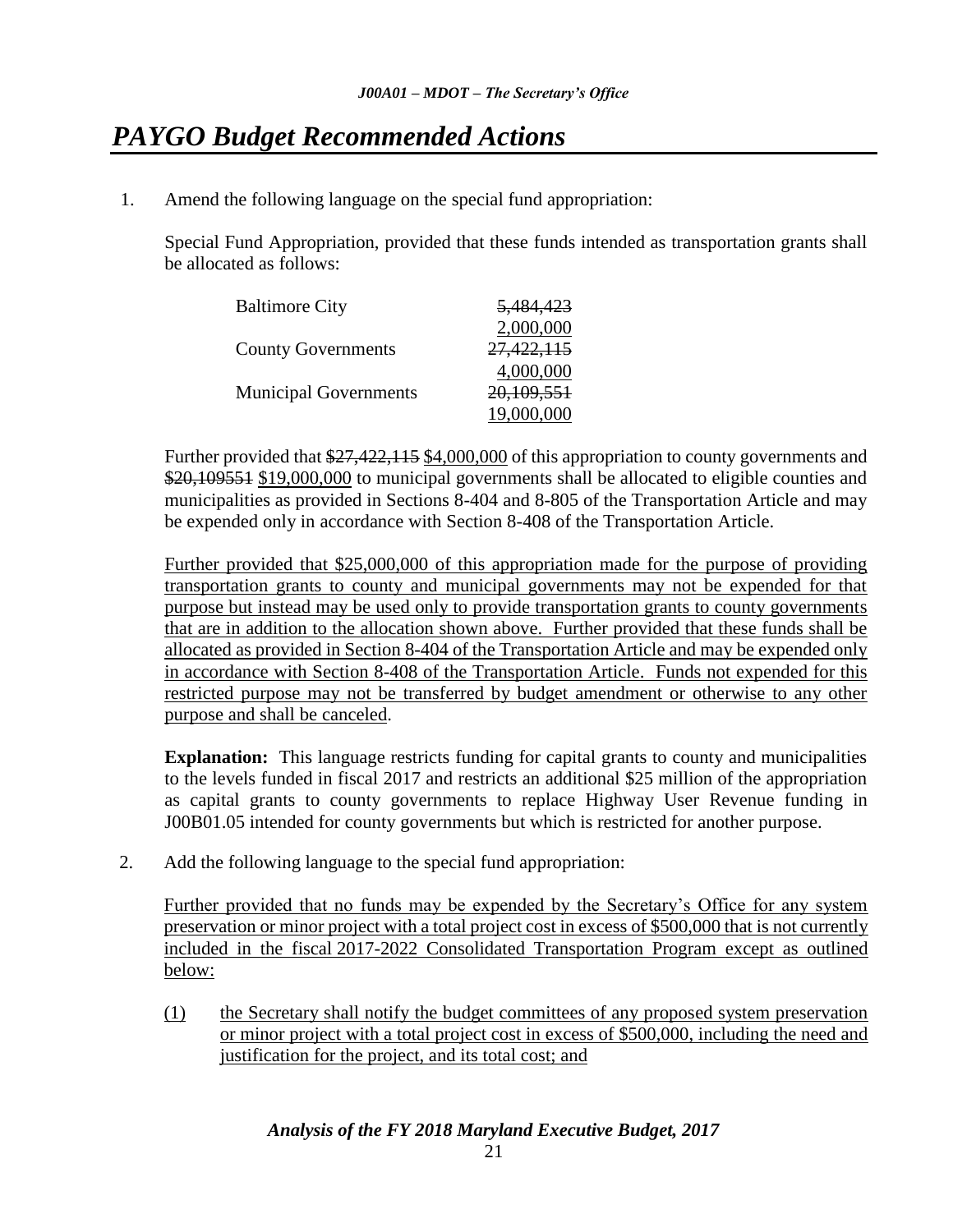(2) the budget committees shall have 45 days to review and comment on the proposed system preservation or minor project.

**Explanation:** This language provides legislative oversight of grants exceeding \$500,000 that are not listed in the current Consolidated Transportation Program*.*

| <b>Information Request</b><br>Author                                                                                                                            |                                          | <b>Due Date</b>              |
|-----------------------------------------------------------------------------------------------------------------------------------------------------------------|------------------------------------------|------------------------------|
| Notification of the intent to<br>fund a capital grant<br>exceeding \$500,000 that is<br>not listed in the current<br><b>Consolidated Transportation</b><br>Plan | Maryland Department of<br>Transportation | 45 days prior to expenditure |

**Amount Reduction**

3. Reduce funds that are in excess of the amount needed to restrict capital transportation grants to local governments to the fiscal 2017 level and to allow funds to be restricted for capital grants to county governments in an amount equal to county Highway User Revenue funding in program J00B01.05 that is restricted for another purpose. \$ 3,016,089 SF

### **Total Special Fund Reductions \$ 3,016,089**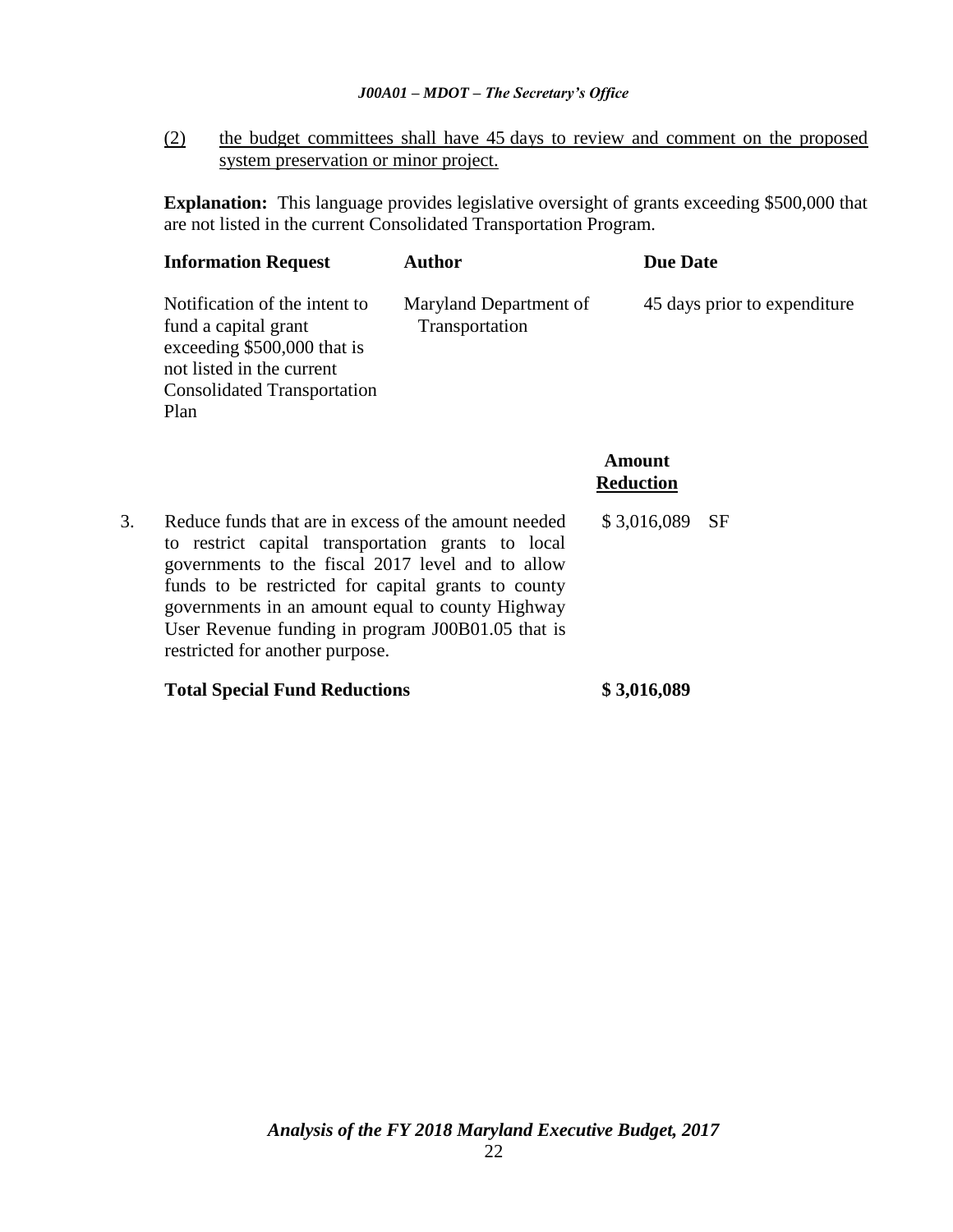# *Updates*

# **1. Transit-oriented Development – Project Updates**

## **Background**

The Office of Real Estate and Economic Development in TSO is responsible for disposing of excess land owned by MDOT as well as promoting development around transit stations. Transit-oriented development (TOD) projects are intended to create high density, livable, and walkable neighborhoods around transit stations. Chapter 122 of 2008 codified the department's TOD activities and allowed the Secretary to designate a TOD with other State agencies and local governments or multi-county agencies with land use and planning responsibility for the relevant area. The 2017 to 2022 CTP includes \$250,000 in fiscal 2017 and \$250,000 in fiscal 2018 for TOD studies implementation.

# **Project Overview**

The Department of Legislative Services and MDOT developed an administrative process to provide for the reporting and oversight of TOD projects. Pursuant to the agreed upon process, MDOT submits an annual report providing an update on active TOD projects. The September 2016 MDOT report highlighted a number of TOD projects. Following is a summary of those projects.

## **Projects at MDOT-owned Stations**

- *Savage Maryland Area Regional Commuter Station***:** MDOT sold a 9.2-acre portion of a 12.7-acre MDOT surface parking lot for mixed-use development. MDOT received \$3.3 million for the land, and the developer has constructed a 696-space Maryland Area Regional Commuter (MARC) commuter parking garage on the MDOT-retained property. Private development will include 416 residential units, 17,000 square feet (sq. ft.) of retail space, 100,000 sq. ft. of office space, structured parking garages, and a 150-room hotel.
	- *Expected Actions in Fiscal 2017:* Continuation of construction of the first phase and second phase of private development.
- *Owings Mills Baltimore Metro Station:* In July 2005, the Board of Public Works (BPW) approved a development agreement that provided for the construction of a mixed-use development in several phases on 43.0 acres of MDOT-owned land adjacent to the metro station that had been in use as surface parking. Under the agreement, the developer pays ground rent payments to MDOT, and the developer was also required to construct two parking garages, both of which have been completed and are in operation. MDOT contributed \$15.1 million, and Baltimore County committed \$13.1 million for the project. MDOT does not anticipate any additional State funding. The county completed the construction of a new community college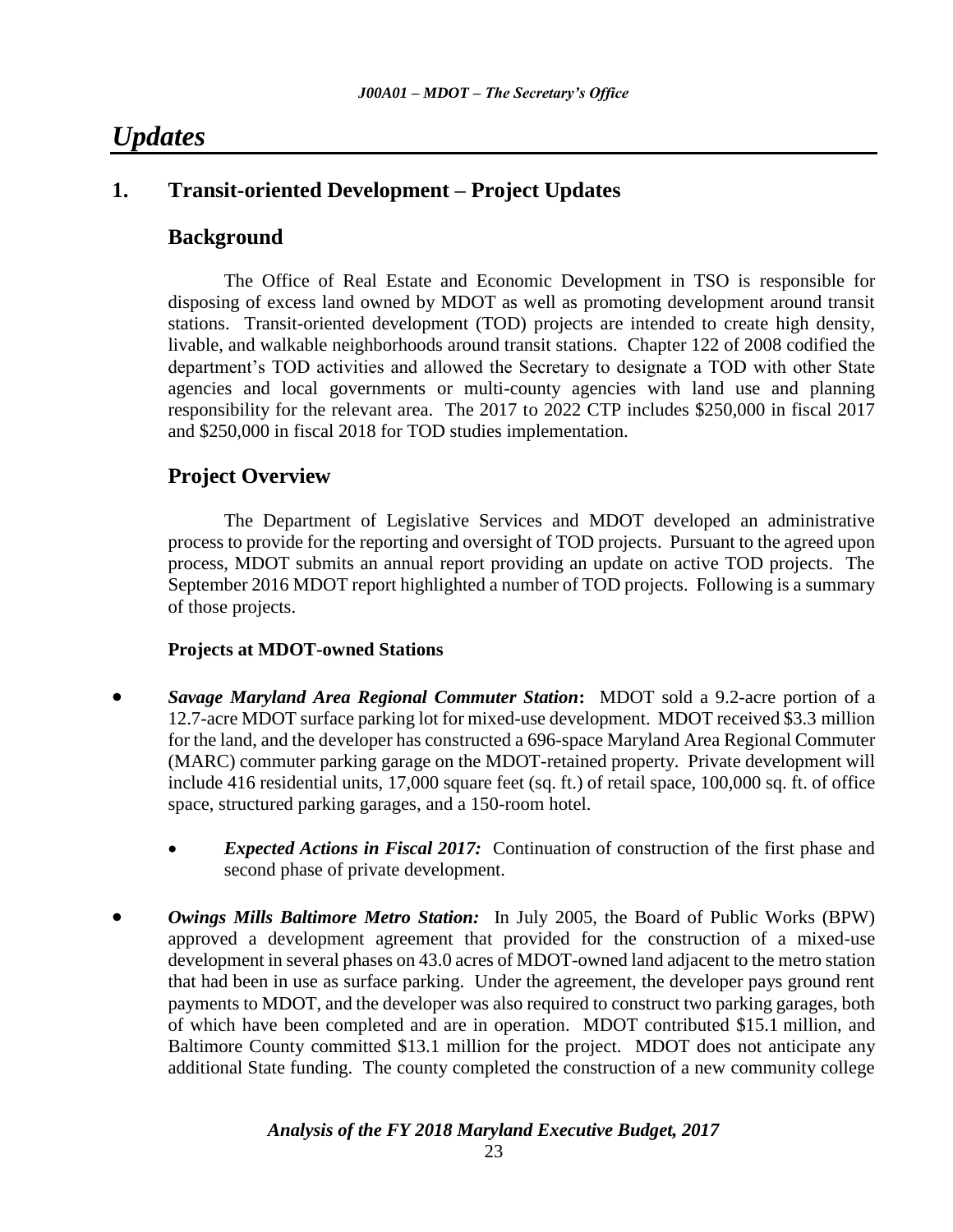facility and county library in 2013. In 2013, the developer also completed construction of Phase 1 residential and retail buildings. The first office building shell is complete and streetscape and space leasing efforts are ongoing.

- *Expected Actions in Fiscal 2017:* Ongoing construction for the private component of the project. Hotel and next phase of residential buildings construction anticipated to start in spring 2017.
- *State Center Complex:* State Center is a Planned Urban Development/TOD on 21.8 acres of land owned by the State in Baltimore City. A Master Development Agreement (MDA) approved by BPW in 2009 provides the framework for the development of the entire campus in phases to include a mix of residential, office, and retail uses. Phase 1 of the project approved by BPW was to contain 630,000 sq. ft. of office space located in three buildings; 150 residential units; 95,000 sq. ft. of retail space including a grocery anchor; and a 928-space underground parking garage. State tenant agencies were proposed to be the Department of Health and Mental Hygiene, the Department of Information Technology, the Maryland Department of Planning, and the Maryland Transit Administration (MTA).

The project was placed on hold in 2011 following a lawsuit filed by downtown business owners claiming, among other issues, that the project did not follow proper State procurement procedures. Following resolution of the lawsuit in early 2014 in favor of the State, project planning resumed on the project.

In 2014, the developer sought approvals for changes to the Phase 1 program, which included eliminating 60,000 sq. ft. of retail space including the grocery anchor, eliminating 130 residential units, reducing the size of the garage to 580 spaces, and potentially adding a private school. The Department of General Services (DGS) and MDOT then began the process to consider these changes. In October 2014, MDOT provided notice of a change of scope of the garage project, as well as notice of the intent of DGS to present amendments to the MDA to BPW. The MDA amendment was not presented to BPW. DGS is now the lead agency on the project, and MDOT is no longer an active participant.

In December 2016, BPW voided the leases associated with the State Center Project.

- *Expected Actions in Fiscal 2017:* Litigation likely.
- *Odenton MARC Station:*A mixed-use project on approximately 29.0 acres of MDOT parking lots and county-owned land is envisioned. The west lot, an 11.8-acre parcel, will be the first phase of the project. A development team for the project was selected in September 2007 by MDOT and Anne Arundel County and given an exclusive negotiating privilege to pursue an MDA for a mixed-use TOD. The developer has developed *pro forma* proposals for both conventional financing and financing through the new federal program for TOD known as the Railroad Rehabilitation and Improvement Financing Program (RRIF). A preliminary application was submitted to USDOT in January 2017. The county council has approved \$9.55 million in Tax-increment Financing (TIF), creation of an Area TIF District, and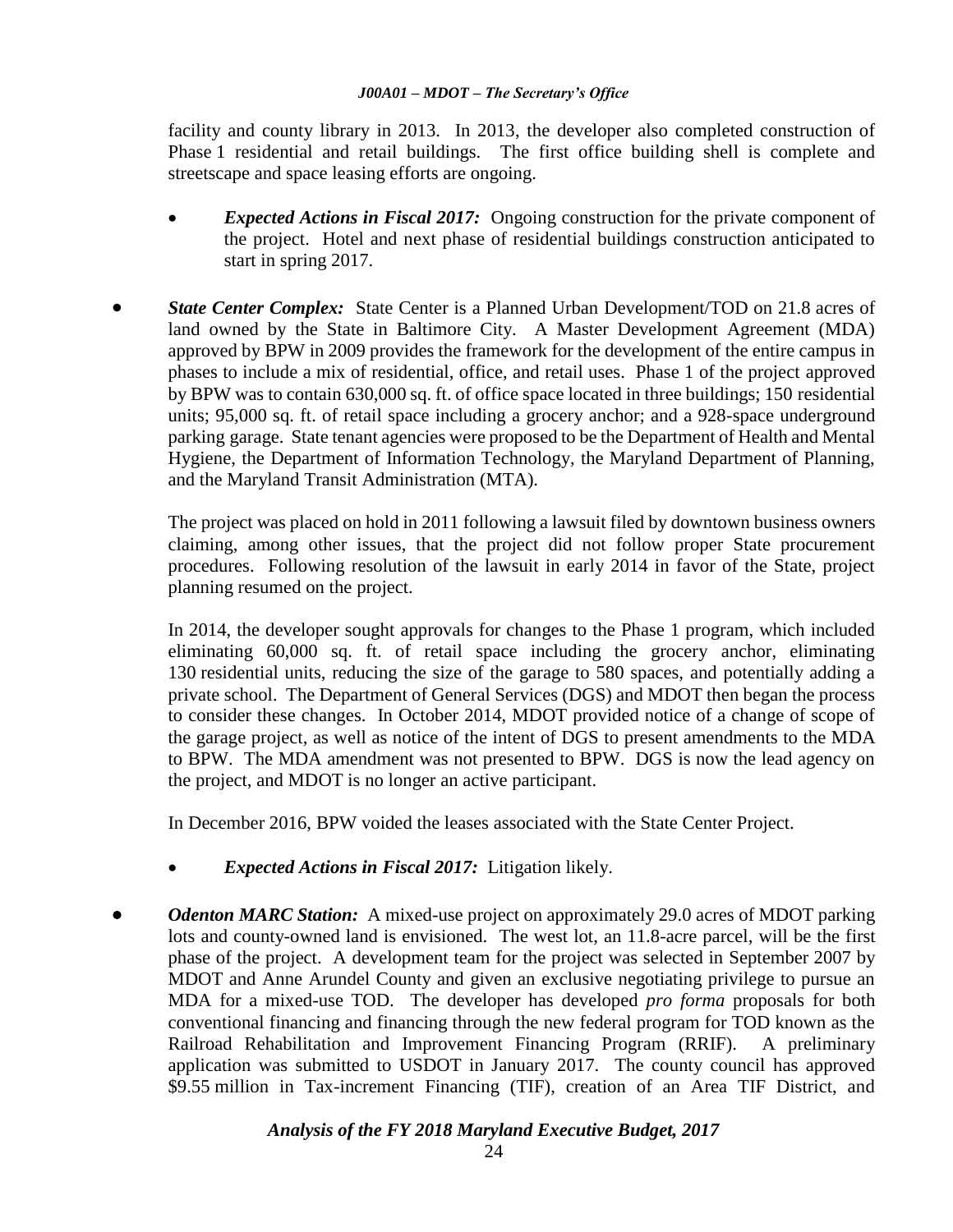designation of the TOD District as the area within one-half mile of the Odenton MARC station. The county economic development office is proposing an increase in the TIF to \$16.4 million net proceeds to be used only for the public facilities portion of the project. MDOT has also committed \$5.0 million to fund the shared commuter garage and related infrastructure. The developer, county, and MDOT have agreed on the business terms and executed a term sheet and Memorandum of Understanding (MOU), which extended the exclusive negotiating privilege until March 31, 2017.

- *Expected Actions in Fiscal 2017:* Anne Arundel County will consider the approval of increased TIF. USDOT will review the application and consider the RRIF for the project. The parties expect to execute an MDA in calendar 2017.
- *Laurel MARC Station:* The TOD site consists of 4.9 acres of MDOT-owned surface parking lots. In 2009, MDOT issued a Request for Proposals (RFP) and selected a developer for an Exclusive Negotiating Privilege that expired on December 31, 2015. MDOT had considered a \$1.0 million contribution toward construction of a 258-space garage to be constructed to MTA standards. Laurel had considered a \$4.0 million TIF to support the project.
	- *Expected Actions in Fiscal 2017:* MDOT has no plans to re-offer the property for development in 2017. The Maryland Department of the Environment has granted MTA an extension until October 2019 to address possible hazardous substances contamination of the site through the Response Action Plan of Voluntary Cleanup Program.
- *Reisterstown Plaza Metro:* The TOD site consisted of 35.0 acres of MDOT-owned surface parking lots and open space. MDOT negotiated an agreement with the federal General Services Administration (GSA) to dispose of an 11.3-acre portion of the site for the construction of a new Social Security Administration (SSA) office building. BPW approved the disposition of the land at its August 26, 2009 meeting. GSA entered into an agreement with a private developer who will own the property, construct a 538,000 sq. ft. rentable building and a 1,076-space parking garage on the property, and lease it back to the federal government for the use of SSA. Construction was completed in early 2014.
	- *Expected Actions in Fiscal 2017:* MDOT will continue predevelopment work for this site with a goal of issuance of an RFP in early 2018 on the remaining approximately 24.0-acre site owned by MTA.
- *Aberdeen:*The Aberdeen TOD area includes properties identified in the Aberdeen TOD Master Plan adopted by Aberdeen in 2012. The MDOT property holdings are limited in the area. Therefore, the MDOT focus has been on providing technical assistance. MDOT does not anticipate entering into a development agreement at Aberdeen.
	- *Expected Actions in Fiscal 2017:* The city and county expect to continue efforts to find developers for the area around the MARC station. East Side MARC Station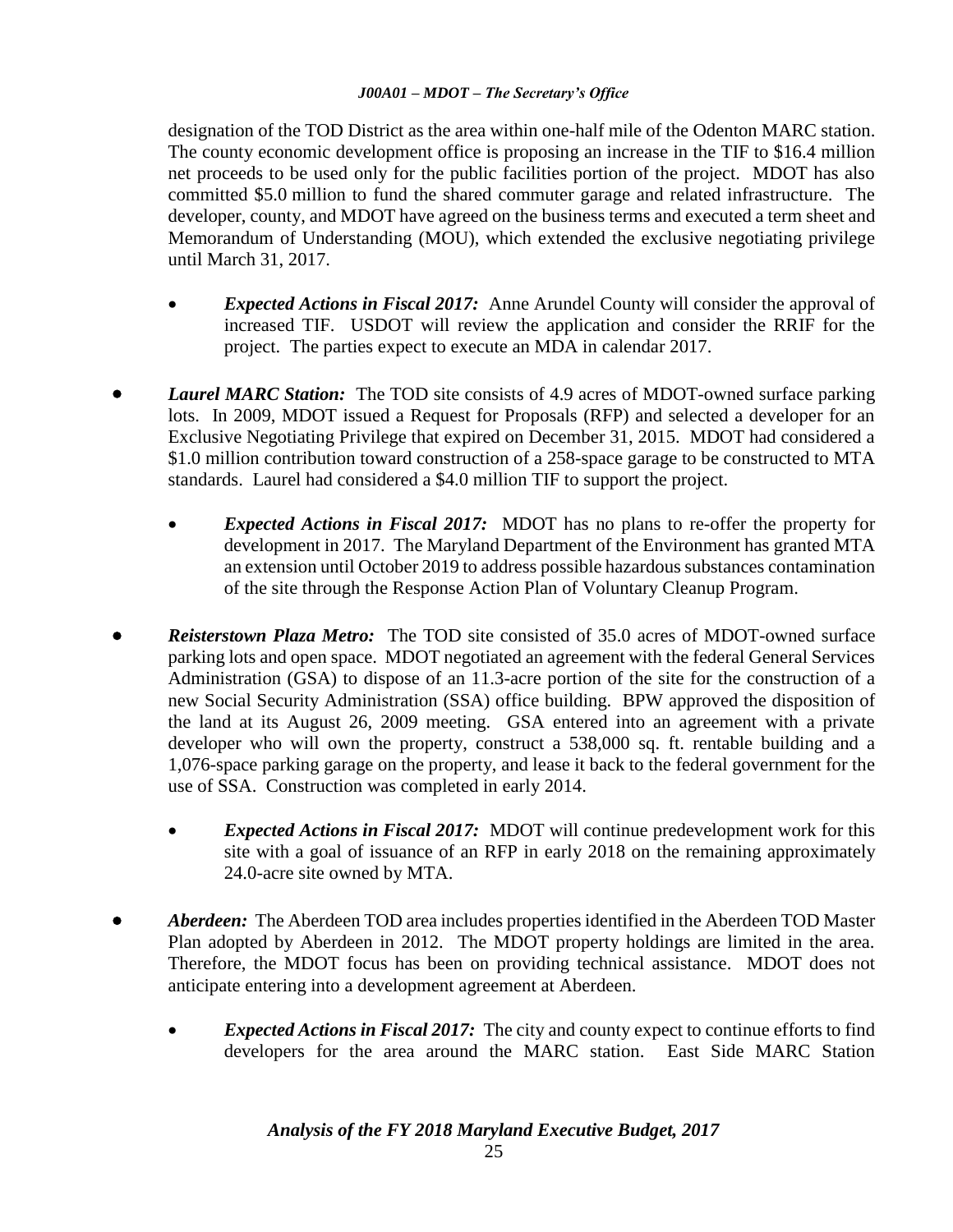improvements are being considered using the federal Transportation Alternatives Program.

- *Westport Light Rail Station:* This is a privately financed project, and MDOT does not own any significant property in the area. MDOT approved a \$310,000 grant as a match to a \$516,000 federal grant received by Baltimore City to provide support for pedestrian access improvements to the station. Those improvements have been completed.
	- *Expected Actions in Fiscal 2017:* No further action is anticipated.
- *White Flint Metro Station:* In March 2012, the Montgomery County Executive and MDOT jointly designated the White Flint Metro Station for TOD. The TOD area includes properties located within the Montgomery County White Flint Sector Plan that are also within one-half mile of the existing and planned entrances to White Flint Metro Station. The White Flint Sector Plan is a land-use plan to increase density surrounding the White Flint Metro Station and increase the transit mode share of the area. On June 6, 2012, BPW approved the sale of 3.7 acres of excess State property for \$23.5 million. MDOT received \$2.2 million in funds from the sale and dedicated \$21.3 million of the proceeds to fund construction of a parking garage at the North Bethesda Conference Center that was constructed in 2016. Negotiations with WMATA in the fiscal 2016 budget process resulted in an agreement for WMATA to increase Metrorail service from White Flint to Shady Grove beginning in summer 2018 to make the White Flint site more attractive for development. However, as a result of WMATA's projected fiscal 2018 operating deficit, the funds that were to have been used to increase the frequency of trains serving White Flint and other Red Line stations may be used to help close the budget gap. On January 7, 2014, BPW approved the sale of approximately three acres of excess property owned by the State Highway Administration (SHA) in the TOD area to Montgomery County for a police/fire station and senior housing. The WMATA-owned parcels are under a Joint Development Agreement (JDA) with a developer that was extended in 2016 to pursue a large office tenant that has since announced it will relocate to another Metro station. This agreement is set to expire in June 2017.
	- *Expected Actions in Fiscal 2017:* Construction of the garage is expected to be completed during summer 2017. Design work has begun on the police station and senior housing with construction start anticipated in fiscal 2020 and completion expected in fiscal 2021. Additionally, SHA is developing a traffic management plan for the White Flint Bicycle Pedestrian Priority Area that will identify improvements to bicycle and pedestrian safety access.
- *New Carrollton Metro Station:*During fiscal 2011, WMATA and MDOT approved an agreement to jointly issue a Request for Quotation to identify a team to plan and develop a TOD project on 23.0 acres of WMATA property and 16.0 acres of adjacent MTA-owned property at the New Carrollton Metro/MARC Station. A developer was selected in February 2011. WMATA executed a JDA with the development team in December 2012 addressing the WMATA property. MDOT and the developer have initiated discussions on addressing the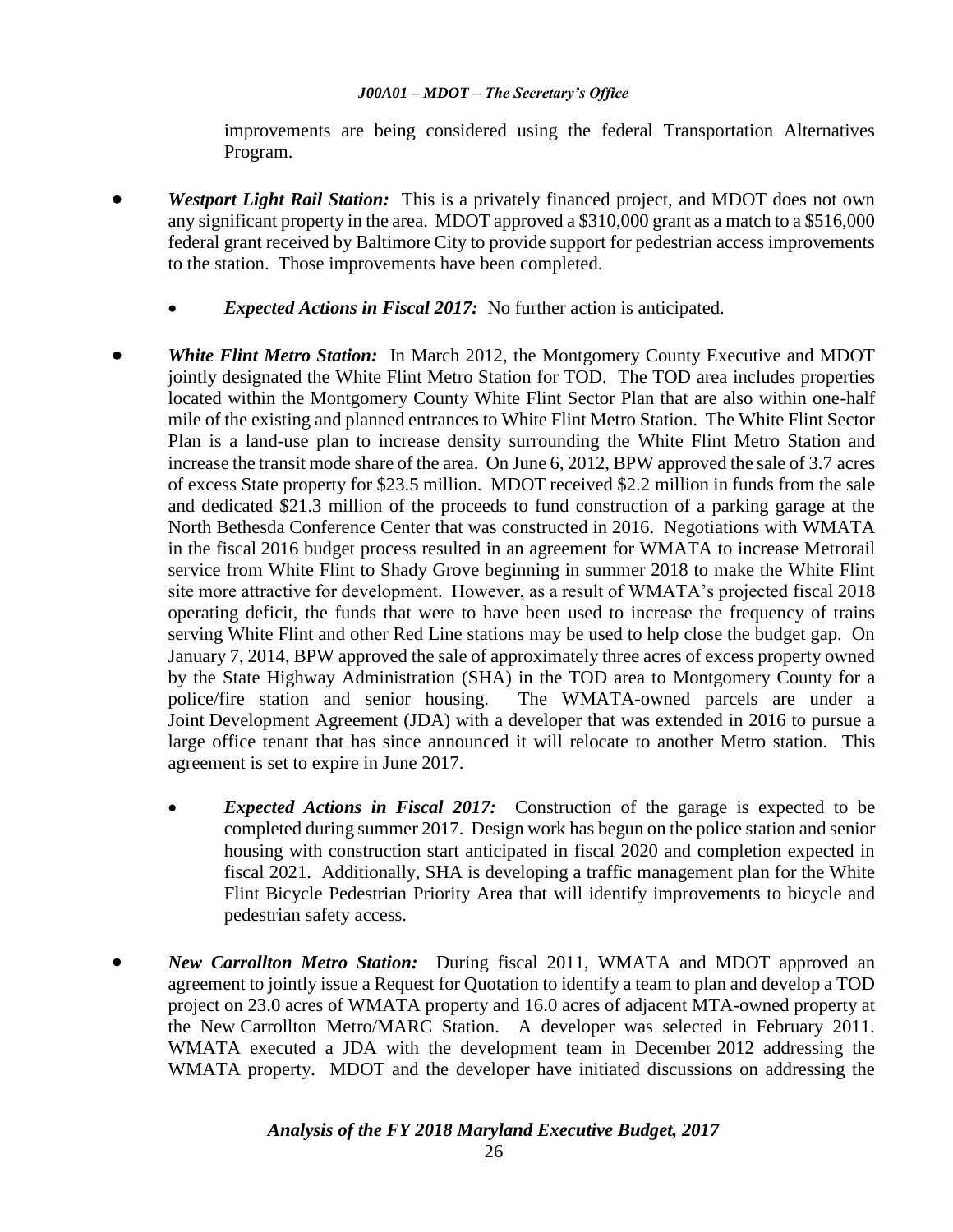State-owned land for future phase, because the developer determined that Phase I of the project will be located entirely on WMATA-owned property. A binding JDA for the WMATA property was executed in September 2015 covering a mixed-use development with ground floor commercial space and residential space above along with an attached parking garage.In January 2017, following a public hearing process, the WMATA board is expected to approve amending the JDA to reflect changes in the project phasing accelerating the development of office space on WMATA property. Later in 2017, following Federal Transit Administration concurrence, it is expected that WMATA and the developer will close on the first ground lease for development of an office building and private parking garage.

 *Expected Actions in Fiscal 2017:* MDOT, WMATA, and the developer will discuss a form of agreement that will enable the developer to exhibit control of the State-owned property for potential Phase II development.

### **Projects at WMATA-owned Stations**

The MDOT report also includes TOD projects at WMATA-owned stations. The following is an update of those projects in which MDOT is in a supporting role.

- *Greenbelt Metro Station:* TOD has been contemplated at the Greenbelt Metro Station for many years. In 2014, GSA announced that the site was one of three under consideration for a new 21,000,000 sq. ft. Federal Bureau of Investigation (FBI) headquarters. The site currently has a partial interchange from I-95/I-495. A full movement interchange has been identified as a need. This project has undergone SHA project planning in the past. This project was moved from the development and evaluation program to the construction program in the fiscal 2016 to 2021 CTP. GSA released the RFP on January 22, 2016, to four preselected development teams that will be bidding on developing the FBI consolidated Headquarters at one of the short-listed sites – the Greenbelt Metro, the former Landover Mall, and/or the GSA site near the Springfield Metro. On July 28, 2016, following a public hearing process, the WMATA board approved reconfiguring WMATA-owned facilities at Greenbelt to accommodate the FBI should GSA select the Greenbelt location.
	- *Expected Actions in Fiscal 2017:* MDOT will continue to advance infrastructure planning and funding strategies for the proposed FBI relocation. The final decision by the developer and the selection of the site is expected in calendar 2017.
- *Branch Avenue Metro Station:*WMATA owns 33.0 acres at the WMATA Branch Avenue Metro Station. Recently, MDOT has been working with WMATA and Prince George's County to attract a federal office as an anchor tenant. The WMATA board of directors approved an addendum to a 2012 MOU between WMATA and GSA to encourage GSA to locate federal agencies on WMATA-owned properties adjacent to Metro stations. This could result in the relocation of a large federal agency to this site. In May 2014, WMATA authorized a no-cost transfer of 3.0 acres of WMATA property at the station to SHA in order to enhance station access. That same month, SHA broke ground on \$47.0 million of access improvements to the station that is scheduled to be substantially completed in fiscal 2017. On September 25, 2014,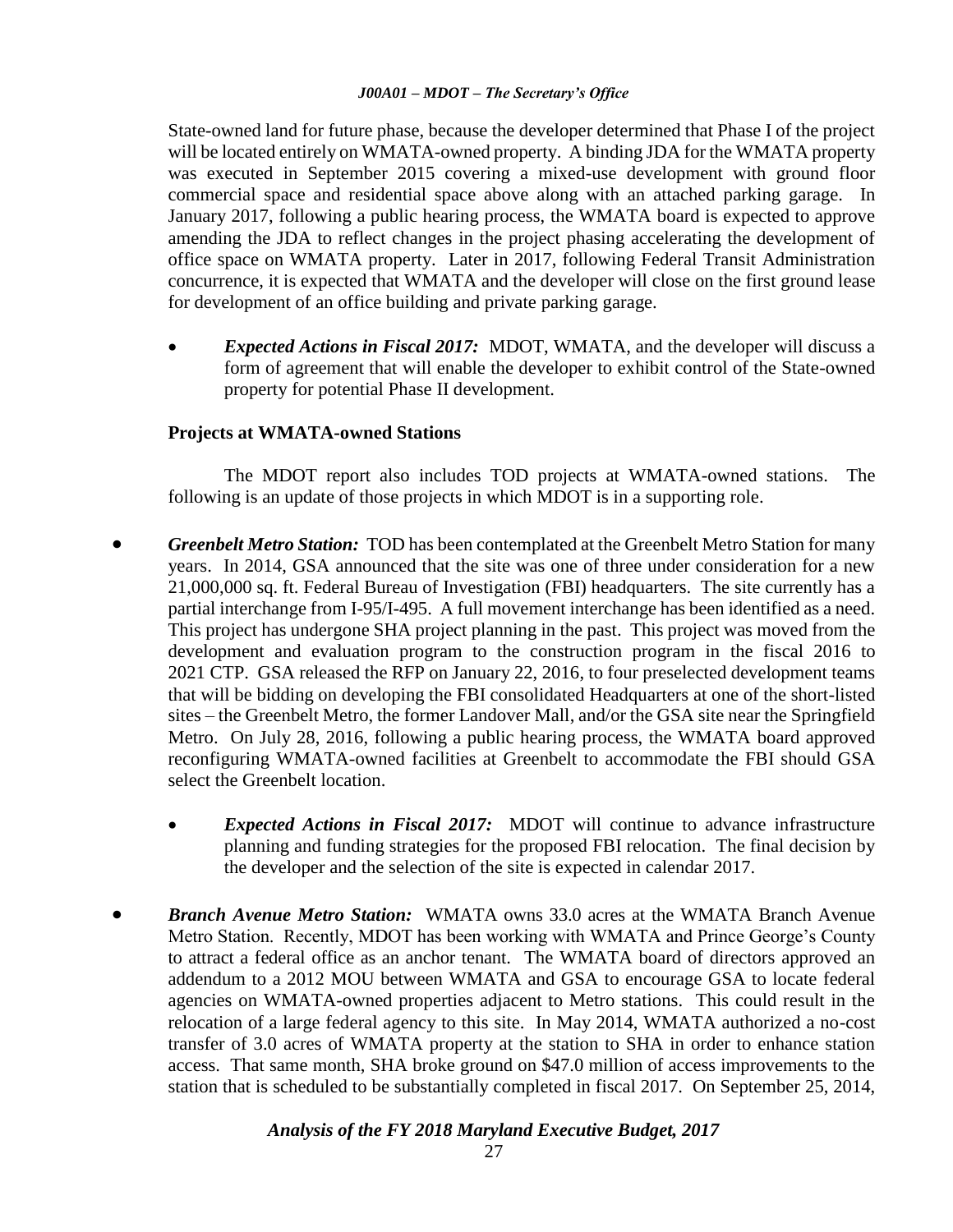the Maryland Economic Development Corporation, in cooperation with MDOT, WMATA, and Prince George's County, submitted a response to a request for expressions of interest by GSA to provide development services for a 535,000 sq. ft. federal office building on the site. To advance development on the WMATA site, further work will be needed by stakeholders to develop a plan to finance the needed infrastructure for the GSA project, which includes a street grid and WMATA replacement transit facilities (*e.g.*, new commuter parking garage, kiss-and-ride lot, and relocated bus bays). Should GSA express an interest in pursuing the location, further work will be conducted. In addition to the WMATA site, Prince George's County is working with an adjacent property owner on a potential GSA office opportunity.

- *Expected Actions in Fiscal 2017:* MDOT anticipates that WMATA and the county will continue with predevelopment planning to support planned development.
- *Naylor Road Metro Station:* WMATA owns 10.0 acres of surface parking at the Naylor Road Metro Station, and TOD predevelopment activities are underway for the WMATA site. A solicitation is not expected in the near term. SHA initiated a Community Safety and Enhancement Program (CSEP) project on MD 5 in the station area to improve pedestrian and bicycle access and to support future growth. A notice to proceed on the CSEP project was issued on June 30, 2014.
	- *Expected Actions in Fiscal 2017:* SHA construction of the CSEP project has begun and as of January 2017 was 65% complete with full completion anticipated by the end of 2017.
- *Wheaton Metro Station:* During fiscal 2010, Montgomery County and WMATA entered into an agreement to jointly solicit for a development team to develop a TOD on 8.2 acres of properties owned by WMATA and Montgomery County surrounding the station. A developer was selected. However, a feasible plan was not developed, and the process was terminated. In June 2013, Montgomery County issued a new RFP seeking proposals for plans to redevelop Wheaton that include a new headquarters for the Montgomery County Planning Department, public parking, a town square, and residential and/or retail space. The county is working with its selected developer to create a mixed-use project. The WMATA property is not included in the project.
	- *Expected Actions in Fiscal 2017:* MDOT participation is uncertain due to the project scope.
- **Shady Grove Metro Station:** Montgomery County is currently working on an initiative to redevelop 90.0 acres of county property next to the Shady Grove Metro Station as a TOD. A master plan developer has been selected for the site, and in September 2011, the county and the developer presented the preliminary plan for the county site.
	- *Expected Actions in Fiscal 2017:* MDOT expects to continue coordination with Montgomery County and WMATA on adjacent county development.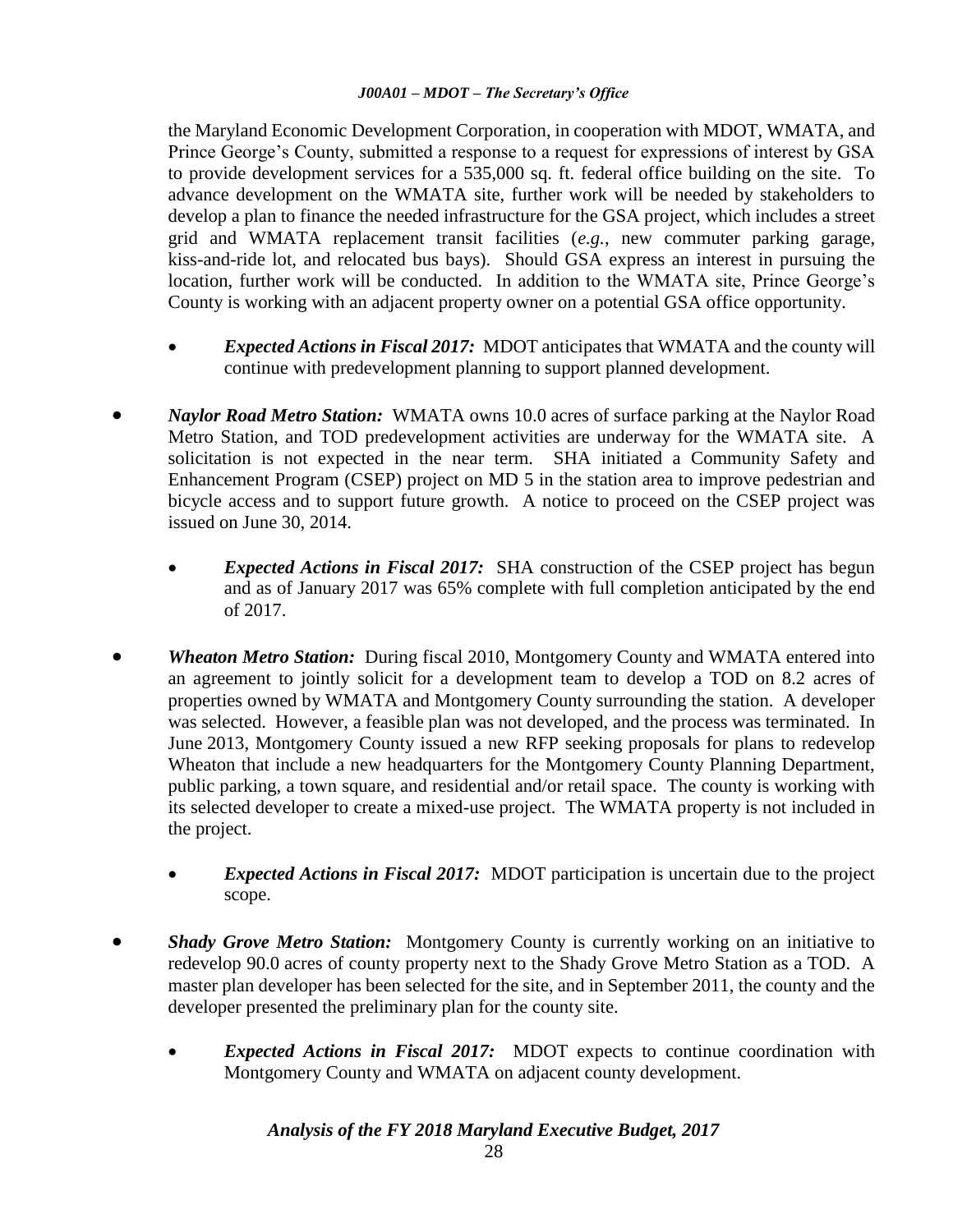- *Twinbrook Metro Station:*In 2002, WMATA initiated a TOD joint development project for its 26.3-acre site at the Twinbrook Metro Station. It entered into a JDA with a developer to build a TOD project on the site in six stages. Two ground leases have been executed. The developer has completed two phases; Phase 1A includes the Alaire apartment complex comprising 279 apartment units and 15,500 sq. ft. of retail shops. This is now completed. The developer held a ribbon-cutting (opening) for Phase 1B, which included the Terano apartment complex with 214 apartments and 18,000 sq. ft. of retail and construction of a 426-space commuter parking garage to replace surface parking displaced by the development. For future phases, the developer has indicated changes to the development plan may be needed to reflect current market demand.
	- *Expected Actions in Fiscal 2017:* WMATA and the developer continue to explore strategies to support completion of the project.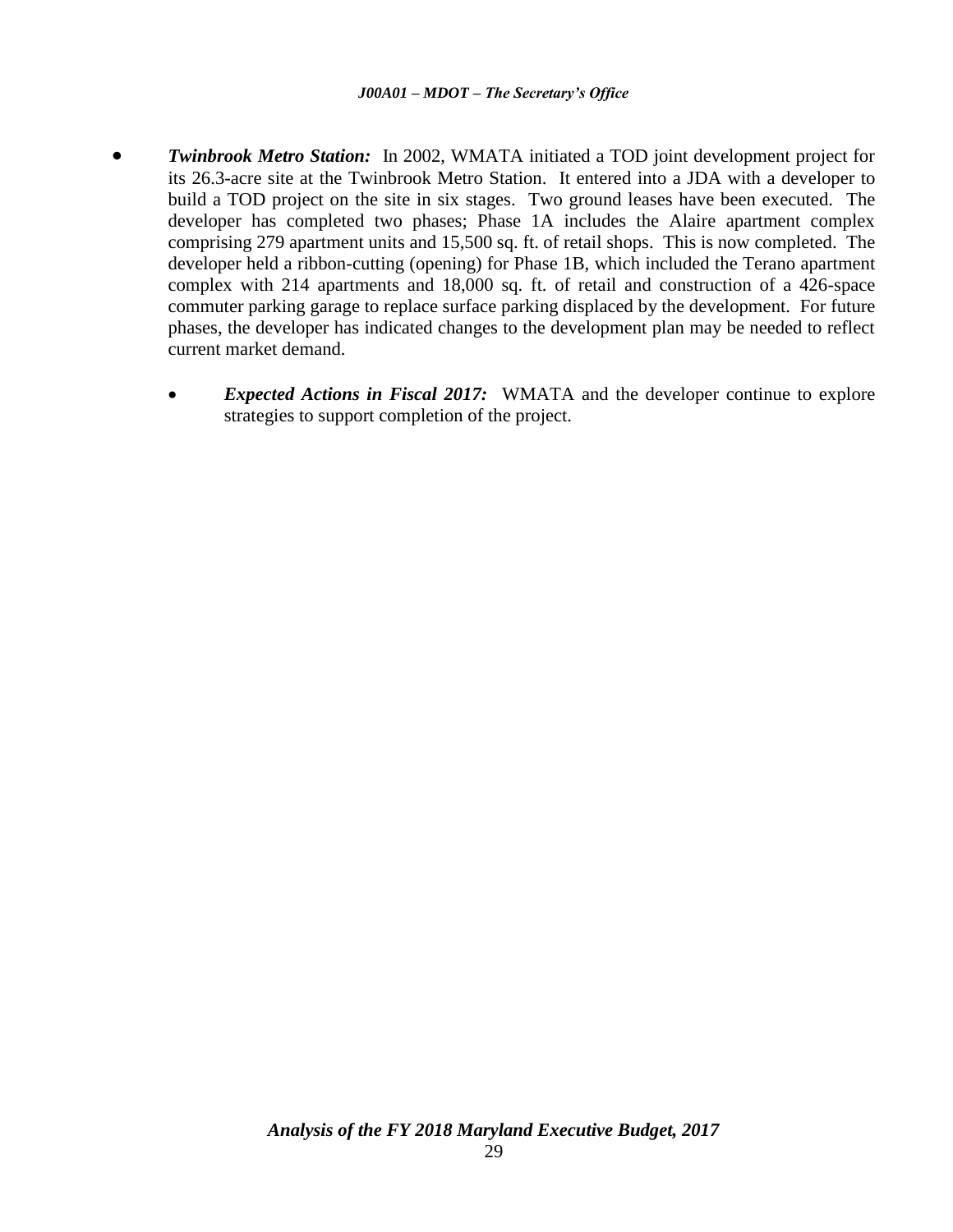# **Appendix 1 Current and Prior Year Budgets (\$ in Thousands) MDOT – The Secretary's Office**

|                                        | General<br><b>Fund</b> | <b>Special</b><br>Fund | <b>Federal</b><br><b>Fund</b> | Reimb.<br><b>Fund</b> | <b>Total</b>     |
|----------------------------------------|------------------------|------------------------|-------------------------------|-----------------------|------------------|
| <b>Fiscal 2016</b>                     |                        |                        |                               |                       |                  |
| Legislative<br>Appropriation           | \$0                    | \$73,764               | \$8,906                       | \$0                   | \$82,671         |
| Deficiency<br>Appropriation            | $\boldsymbol{0}$       | $\boldsymbol{0}$       | $\boldsymbol{0}$              | $\boldsymbol{0}$      | $\overline{0}$   |
| <b>Budget</b><br>Amendments            | $\overline{0}$         | 406                    | $\boldsymbol{0}$              | $\overline{0}$        | 406              |
| Reversions and<br>Cancellations        | $\boldsymbol{0}$       | $-2,101$               | $-747$                        | $\boldsymbol{0}$      | $-2,848$         |
| <b>Actual</b><br><b>Expenditures</b>   | \$0                    | \$72,069               | \$8,160                       | \$0                   | \$80,229         |
| <b>Fiscal 2017</b>                     |                        |                        |                               |                       |                  |
| Legislative<br>Appropriation           | \$0                    | \$73,926               | \$8,906                       | \$0                   | \$82,833         |
| Cost<br>Containment                    | $\boldsymbol{0}$       | $\boldsymbol{0}$       | $\boldsymbol{0}$              | $\boldsymbol{0}$      | $\boldsymbol{0}$ |
| <b>Budget</b><br>Amendments            | $\overline{0}$         | 3,219                  | $\boldsymbol{0}$              | $\overline{0}$        | 3,219            |
| <b>Working</b><br><b>Appropriation</b> | \$0                    | \$77,145               | \$8,906                       | \$0                   | \$86,052         |

MDOT: Maryland Department of Transportation

Note: Does not include targeted reversions, deficiencies, and contingent reductions. Numbers may not sum to total due to rounding.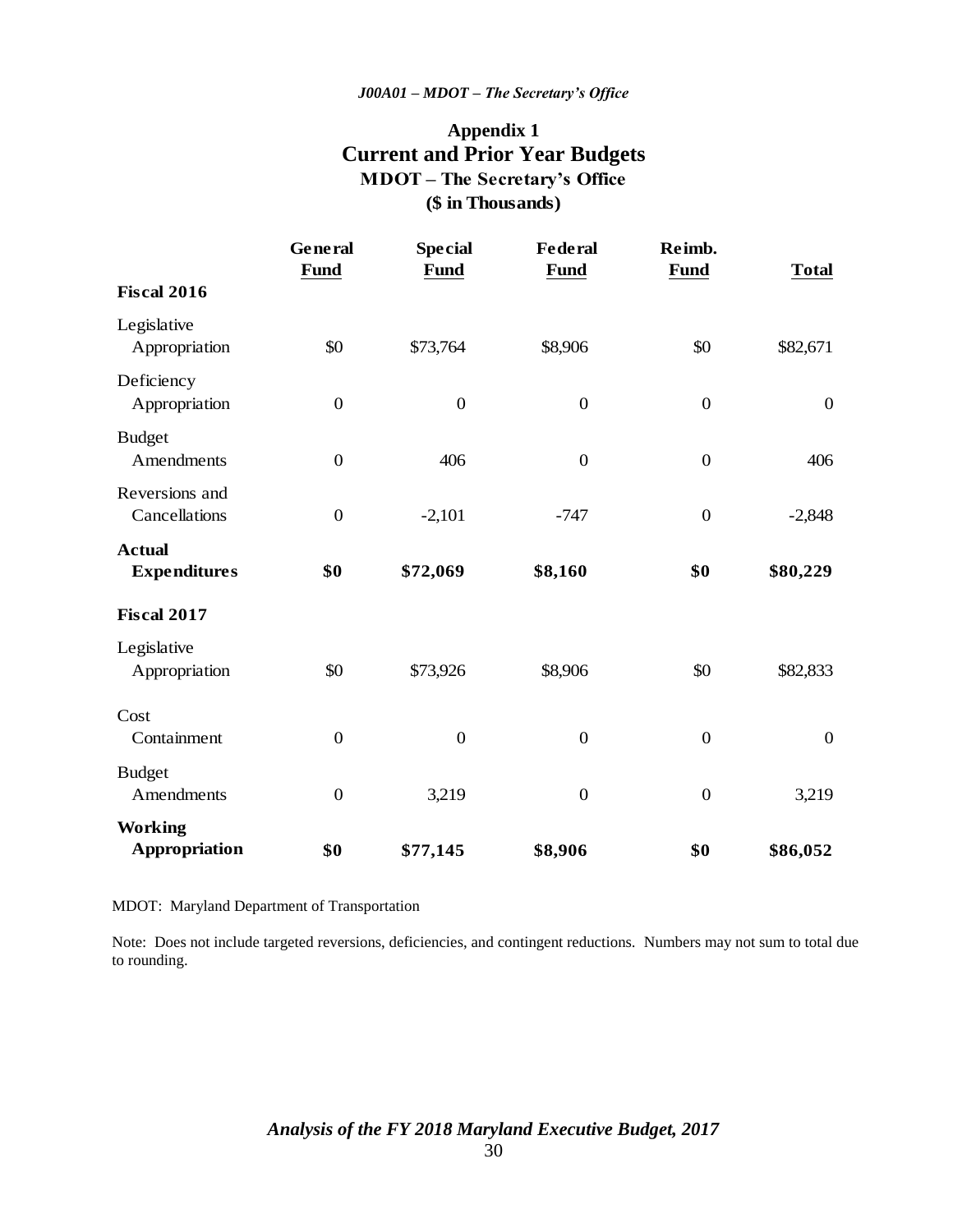## **Fiscal 2016**

The fiscal 2016 budget for the Secretary's Office closed out \$2.4 million lower than the legislative appropriation. An increase in special funds added by budget amendment to restore funds reduced through the 2% salary reduction action (\$380,225) and to realign expenses between operating and capital programs (\$25,786) was more than offset by year-end cancellations totaling \$2,847,561 with cancellations as follows:

- salary and benefits savings from vacant positions (\$1,519,000 in special funds);
- lower than budgeted utilization of the Office of the Attorney General civil and contract litigation services (\$214,000 in special funds);
- unused contractual employment (\$148,000 in special funds);
- lower than budgeted assessment of the retirement administration fee (\$53,000 in special funds);
- cost containment 2% reduction savings (\$141,962 in special funds);
- unexpended operating grants-in-aid to Metropolitan Planning Organizations (\$22,494 in special funds and \$746,719 in federal funds); and
- **•** miscellaneous special fund cancellations (\$2,386).

## **Fiscal 2017**

The fiscal 2017 special fund working appropriation is \$3,218,990 higher than the legislative appropriation due to budget amendments adding funds for salary increments (\$358,701) and to realign expenses for supplies and information technology among Maryland Department of Transportation programs (\$2,860,289).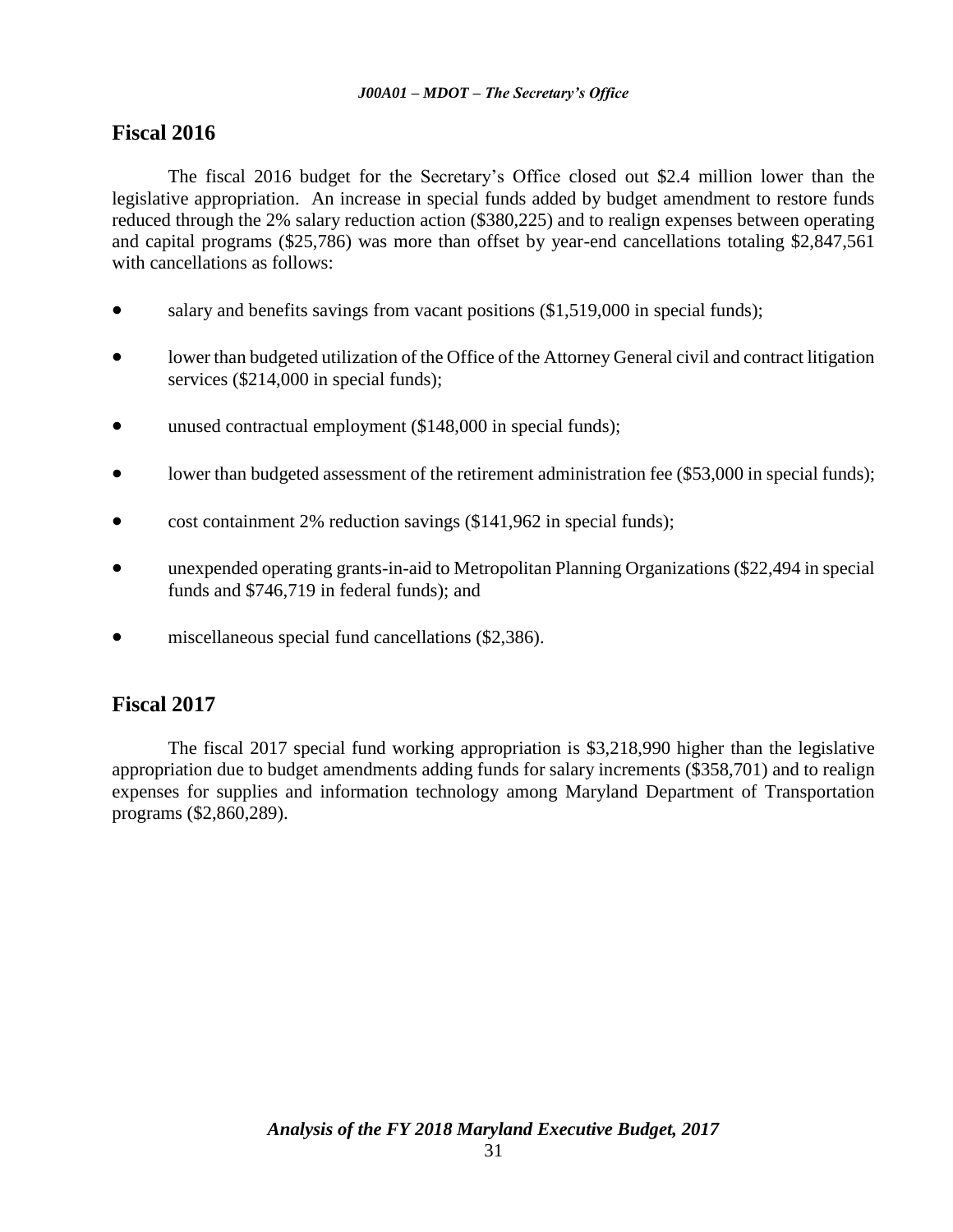### **Appendix 2 Object/Fund Difference Report MDOT – The Secretary's Office**

|                                            |               | <b>FY 17</b>         |                  |                      |                |
|--------------------------------------------|---------------|----------------------|------------------|----------------------|----------------|
|                                            | <b>FY 16</b>  | <b>Working</b>       | <b>FY 18</b>     | FY 17 - FY 18        | <b>Percent</b> |
| Object/Fund                                | <b>Actual</b> | <b>Appropriation</b> | <b>Allowance</b> | <b>Amount Change</b> | <b>Change</b>  |
| <b>Positions</b>                           |               |                      |                  |                      |                |
| Regular<br>01                              | 288.50        | 293.50               | 300.50           | 7.00                 | 2.4%           |
| 02<br>Contractual                          | 6.00          | 6.00                 | 10.00            | 4.00                 | 66.7%          |
| <b>Total Positions</b>                     | 294.50        | 299.50               | 310.50           | 11.00                | 3.7%           |
| <b>Objects</b>                             |               |                      |                  |                      |                |
| Salaries and Wages<br>01                   | \$28,234,246  | \$30,307,532         | \$31,048,983     | \$741,451            | 2.4%           |
| 02<br>Technical and Spec. Fees             | 153,626       | 311,664              | 486,906          | 175,242              | 56.2%          |
| Communication<br>03                        | 5,120,045     | 4,204,454            | 4,778,977        | 574,523              | 13.7%          |
| Travel<br>04                               | 165,497       | 193,182              | 179,420          | $-13,762$            | $-7.1%$        |
| Fuel and Utilities<br>06                   | 374,075       | 317,628              | 403,868          | 86,240               | 27.2%          |
| <b>Motor Vehicles</b><br>07                | 47,673        | 63,933               | 64,637           | 704                  | 1.1%           |
| <b>Contractual Services</b><br>08          | 30,668,495    | 34,318,782           | 35,372,422       | 1,053,640            | 3.1%           |
| Supplies and Materials<br>09               | 221,972       | 222,170              | 223,926          | 1,756                | 0.8%           |
| Equipment - Replacement<br>10              | 5,145         | 2,100                | 2,100            | 0                    | 0%             |
| Equipment - Additional<br>11               | 17,410        | 96,221               | 96,221           | 0                    | 0%             |
| Grants, Subsidies, and Contributions<br>12 | 12,327,293    | 13,016,304           | 13,043,549       | 27,245               | 0.2%           |
| <b>Fixed Charges</b><br>13                 | 2,893,547     | 2,997,677            | 2,992,241        | $-5,436$             | $-0.2%$        |
| <b>Total Objects</b>                       | \$80,229,024  | \$86,051,647         | \$88,693,250     | \$2,641,603          | 3.1%           |
| <b>Funds</b>                               |               |                      |                  |                      |                |
| Special Fund<br>03                         | \$72,069,334  | \$77,145,238         | \$79,806,035     | \$2,660,797          | 3.4%           |
| Federal Fund<br>0 <sub>5</sub>             | 8,159,690     | 8,906,409            | 8,887,215        | $-19,194$            | $-0.2%$        |
| <b>Total Funds</b>                         | \$80,229,024  | \$86,051,647         | \$88,693,250     | \$2,641,603          | 3.1%           |

MDOT: Maryland Department of Transportation

Note: Does not include targeted reversions, deficiencies, and contingent reductions.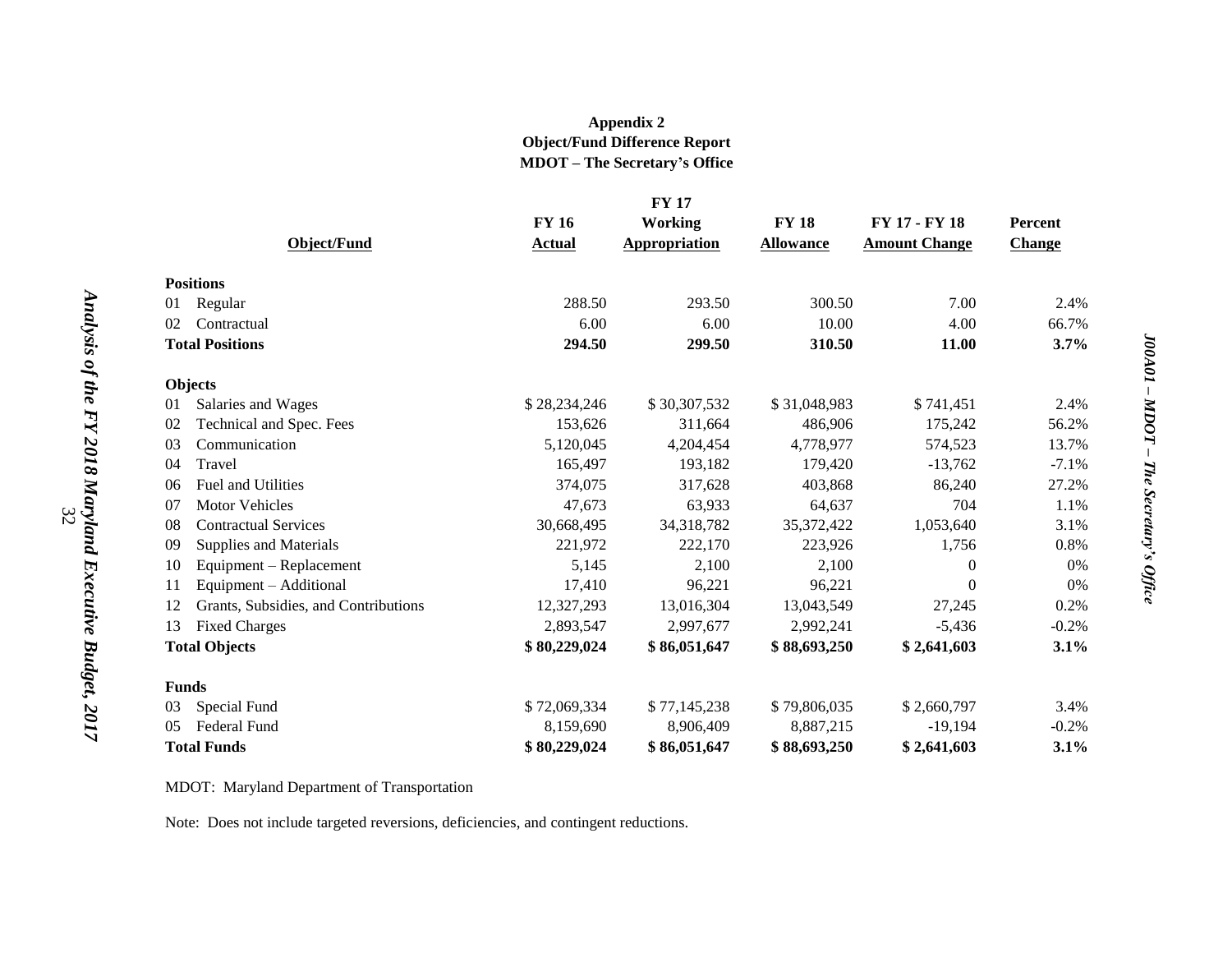#### **Appendix 3 Fiscal Summary MDOT – The Secretary's Office**

| <b>FY 16</b>  | <b>FY 17</b>  | <b>FY 18</b>     |                   | <b>FY 17 - FY 18</b> |
|---------------|---------------|------------------|-------------------|----------------------|
| Actual        | Wrk Approp    | <b>Allowance</b> | <b>Change</b>     | % Change             |
| \$26,055,091  | \$28,329,309  | \$29,943,905     | \$1,614,596       | 5.7%                 |
| 12,232,143    | 12,895,804    | 12,931,549       | 35,745            | 0.3%                 |
| 82,482,087    | 136,659,681   | 97,237,089       | $-39.422.592$     | $-28.8%$             |
| 41,941,790    | 44,826,534    | 45,817,796       | 991.262           | 2.2%                 |
| 252,878       | 306.318       | 6.574.237        | 6.267.919         | 2046.2%              |
| \$162,963,989 | \$223,017,646 | \$192,504,576    | $-$ \$ 30,513,070 | $-13.7%$             |
| \$133,162,644 | \$147,686,237 | \$169,746,361    | \$22,060,124      | 14.9%                |
| 29,801,345    | 75,331,409    | 22,758,215       | $-52,573,194$     | $-69.8\%$            |
| \$162,963,989 | \$223,017,646 | \$192,504,576    | $-$ \$ 30,513,070 | $-13.7%$             |
|               |               |                  |                   |                      |

MDOT: Maryland Department of Transportation

Note: Does not include targeted reversions, deficiencies, and contingent reductions.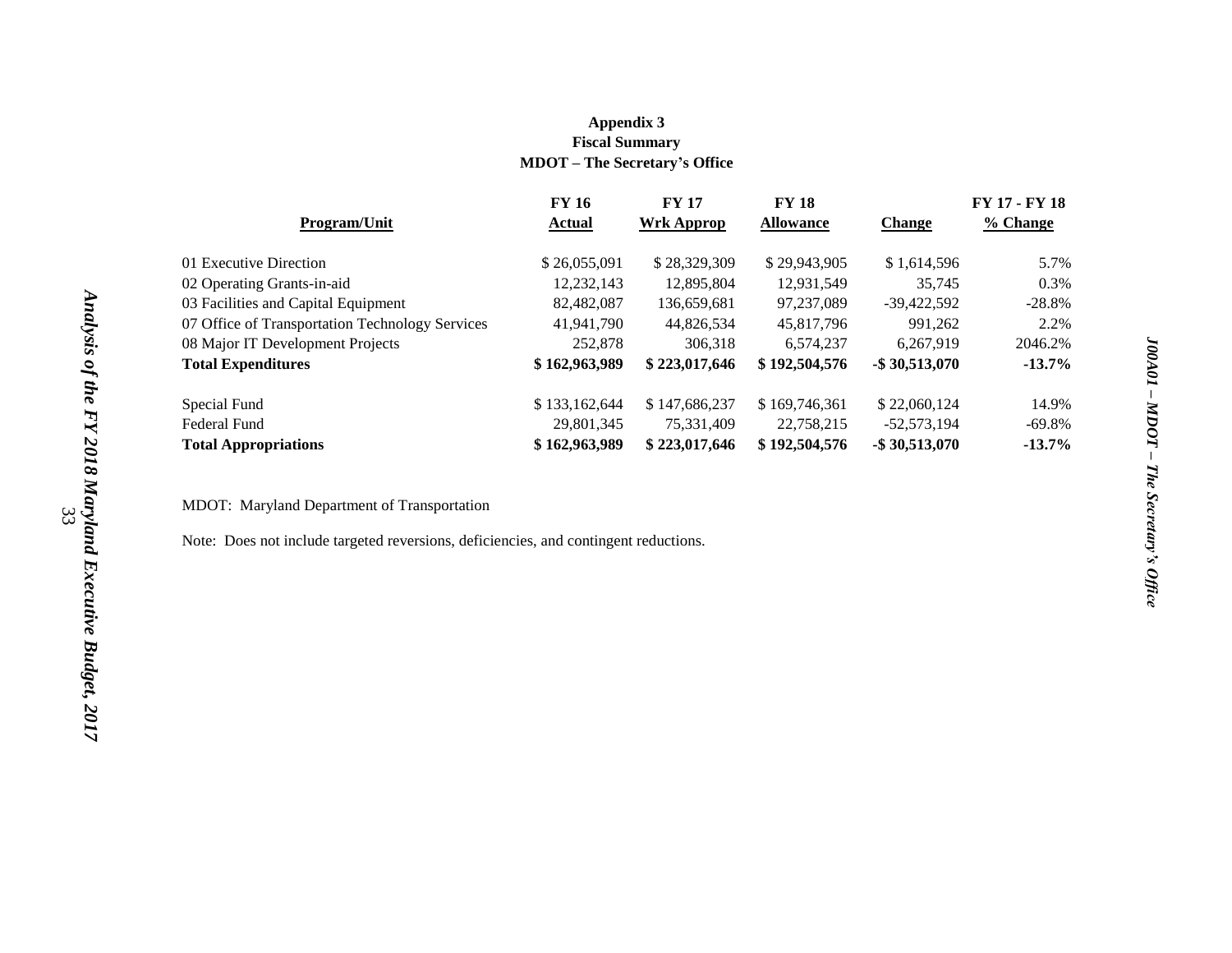# **Appendix 4 Budget Amendments for Fiscal 2017 Maryland Department of Transportation The Secretary's Office – Operating**

| <b>Status</b> | Amendment | Fund    | <b>Justification</b>                                    |
|---------------|-----------|---------|---------------------------------------------------------|
| Approved      | \$358,701 | Special | Funding for increments.                                 |
| Approved      | 2,860,289 | Special | Realign spending between operating and capital budgets. |

Source: Maryland Department of Transportation